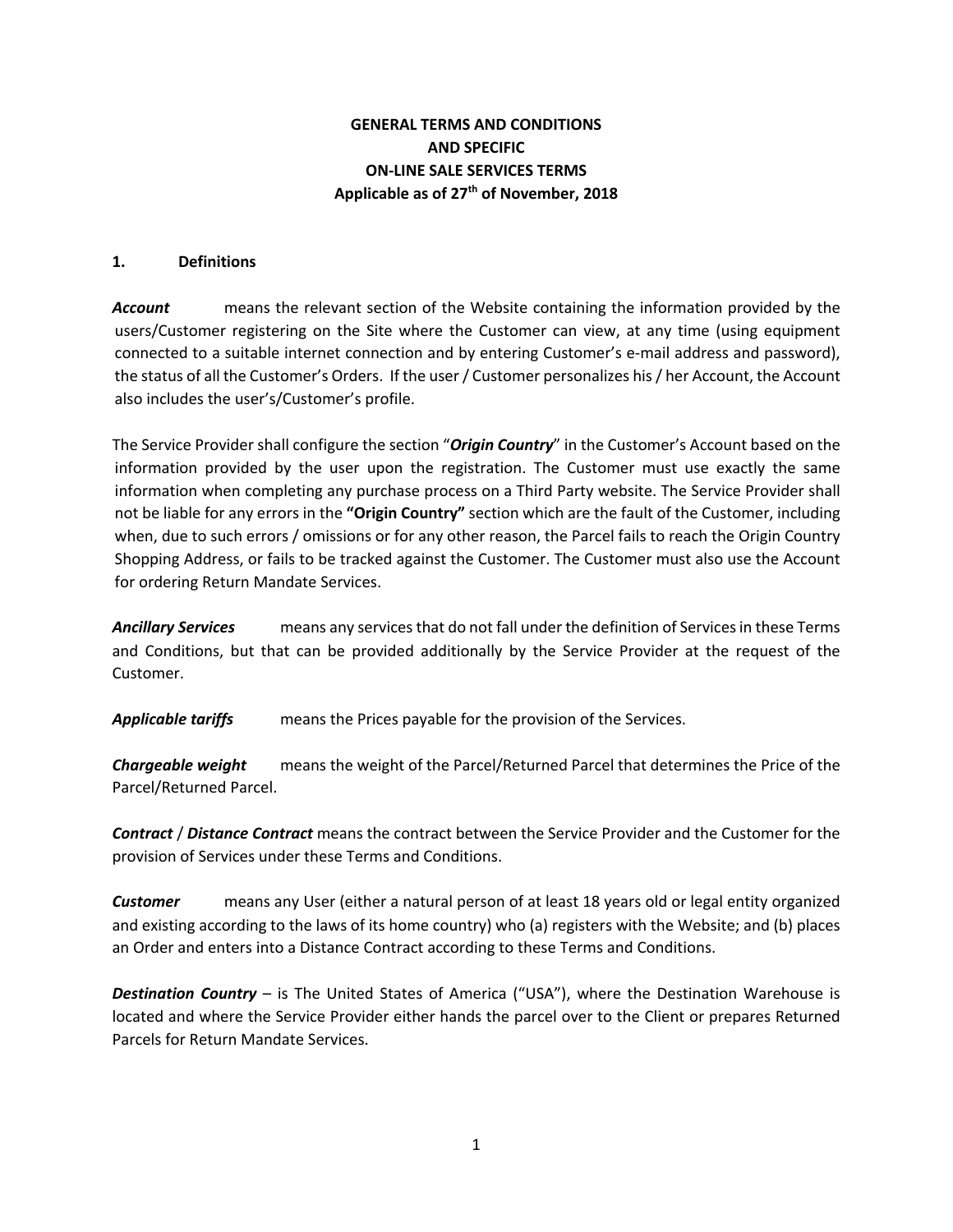*Destination Warehouse* means the location in the USA where the Service Provider (i) for Initial Mandate Services, stores the Parcel until the Customer indicates in his / her Account what the Handing Over Point is, or (ii) for Return Services Mandate, prepares the Returned Parcel for its return.

*ESWD Customer Code* means an unique code in the "*ESWD XXXXXXXX*" or "*Eshop XXXXXXXX*" form, assigned by the Service Provider to each Customer upon registration on the Website. The ESWD Customer Code must be used by the Customer when placing an Order.

For illustrative purposes only, below is an example of how the ESWD Customer Code and the Origin Country Shopping Address must be completed by the Customer when placing an Order for Initial Mandate Services:

Name Surname: e.g. Daniela Popescu Address Line 1: e.g. Eshop 12345678 Address Line 2: e.g. 700 Avenue West, Skyline 120 Town/City: e.g. Great Notley, Braintree County: e.g. Essex Postcode / ZIP code: e.g. CM77 7AA Country*:* e.g. United Kingdom Telephone: e.g. + 44 2035144847 [*i.e*. the telephone number assigned at the Origin Country Delivery Address]

For the avoidance of doubt, the Customer understands and accepts that he must provide the correct ESWD Customer Code when purchasing Products on a Third Party Website. The Service Provider is not liable for any failure arising as a result of the Customer's failure to provide the correct ESWD Code.

When placing an Order for Return Mandate Services, the Customer must select in his / her Account the Parcel that was previously delivered under the Initial Mandate Services. The Parcel will be designated a Returned Parcel and this information will be automatically sent to the Service Provider.

*Handing Over Point* means the location where the Parcel is handed to the Customer or his / her authorised representative and can be one of the following: (i) the Destination Warehouse (including a pick-up point set-up by the Service Provider at the Destination Warehouse); or (ii) specific address provided by the Customer in the Account or by other means (if available); or (iii) another pick-up-point provided by the Service Provider.

*Intermediary Warehouse* means the location where the Service Provider provides any specific operations necessary for intercontinental Initial Mandate Services, *i.e.* storage and/or consolidation and/or customs formalities for Parcels where the Origin Country is located outside the European Union or the Customs Union or in a different continent to where the Destination Warehouse is located. For the avoidance of doubt, the Intermediary Warehouse is decided solely by the Service Provider.

**Order** means (i) for Initial Mandate Services, an order placed on the website of a Third Party, in which the Client informs the Third Party that the Origin Country Shopping Address is the delivery address for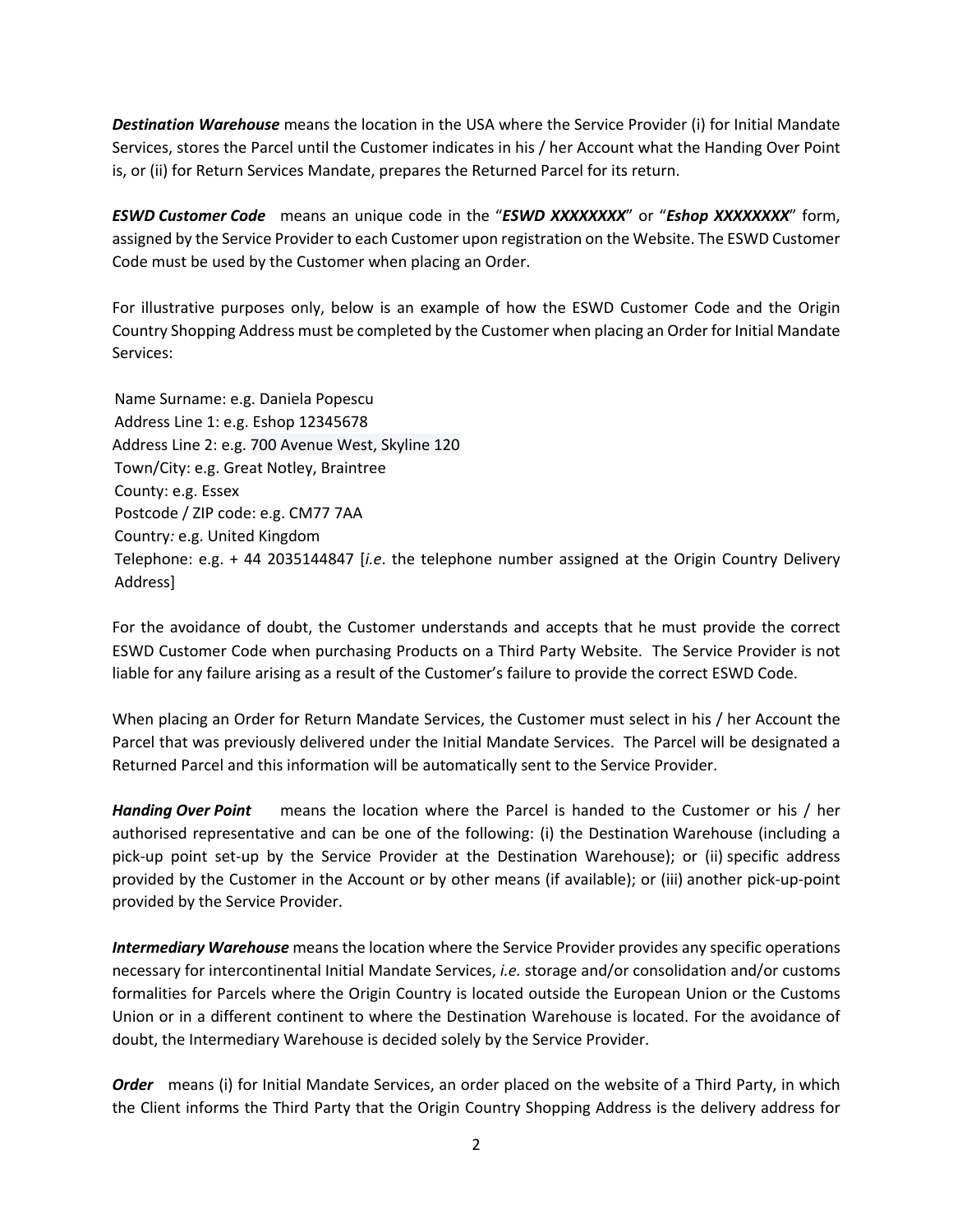that Parcel, or (ii) for Return Mandate Services, an order placed, directly in the Account for Return Mandate Services with respect to a Returned Parcel.

*Origin Country* **means each of the countries where the Service Provider has an Origin** Warehouse.

*Origin Country Shopping Address/Origin Country Delivery Address* means the address in the Origin Country where the Service Provider assumes responsibility for the Parcel; the Origin Country Shopping Address is provided by the Service Provider.

*Origin Warehouse* means the warehouse located in the Origin Country where the Service Provider stores the Parcel/Returned Parcel that has reached the Origin Country Delivery Address.

**Parcel** means any package that reaches the Origin Country Shopping Address pursuant to an Order and complies with the requirements for Parcels under these Terms and Conditions and in relation to which the Service Provider and the Customer agree to exercise their rights and perform their obligations under the Contract for the provision of Initial Mandate Services.

*Party or Parties*means either both the Service Provider and the Customer or Servicer Provider or Customer.

**EshopWedrop.com** *or the Service Provider* means the limited liability company Inert Logistics LLC organised and functioning under the laws of the USA, with the address at 20 Danville Dr, Greenlawn, NY 11740, USA; EIN: 82-4046146.

*Pick-up Point* means the location where the Service Provider take possession of Returned Parcels and can be one of the following: (i) the Destination Warehouse (including a pick-up point set-up by the Service Provider at the Destination Warehouse); or (ii) an addressin the Destination County provided by the Client in the Account. The Pick-up Point must meet the requirements under these Terms and Conditions.

*Price* means any amount payable by the Customer to the Service Provider for the provision of the Services in accordance with the provisions of the Annex of Applicable Tariffs of these Terms and Conditions.

*Product* means any movable assets for which the Order is placed, bought on a Third Party Website by the Customer, at his / her own liability and risk, representing the content of a Parcel/Returned Parcel. The Product must comply with all the requirements in these Terms and Conditions relating to contents of Parcels.

*Returned Parcel* means any package which is the object of an Order for Returned Services Mandate which reaches the Destination Warehouse and meets the requirements for Returned Parcels under these Terms and Conditions and in respect of which the Provider and the Client agree to perform the obligations under the Contract for Return Mandate Services.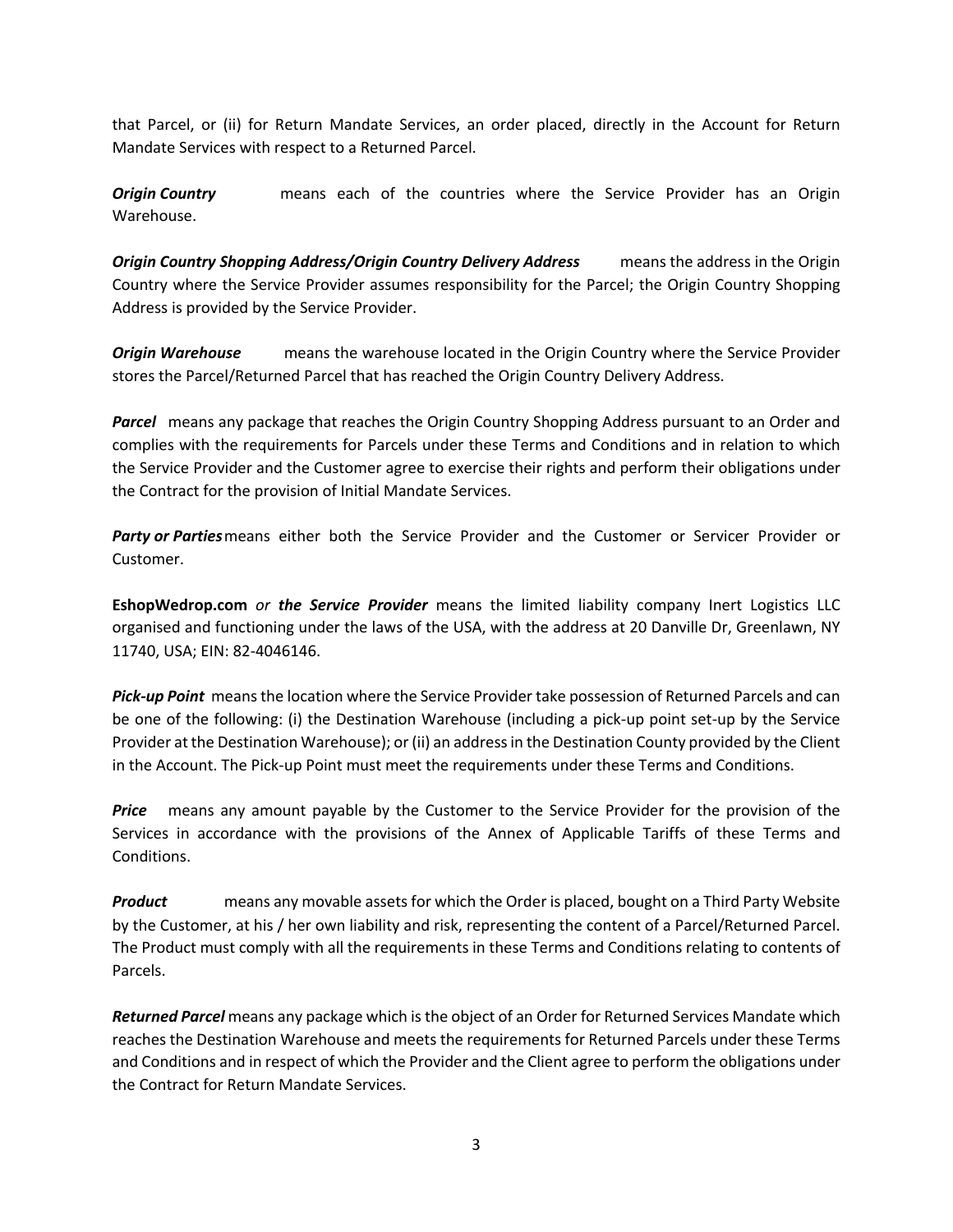*Services* has the meaning set out in in art. 3(a) of these Terms and Conditions.

*Specific Terms* means Section 3 of these Terms and Conditions.

*Terms and Conditions* means these Terms and Conditions and any and all Annexes attached to these Terms and Conditions, as amended from time to time.

*Third Party* means the owner of a website on which an order for a Product is placed for delivery to the Origin Country Shopping Address.

*User* means any person that accesses the Website whether or not such person sets up an Account or places an Order.

*Volumetric weight* means the weight of the Parcel / Returned Parcel calculated according to these Terms and Conditions and which may be used to calculate the Price in some circumstances which are set out in these Terms and Conditions.

**Website** means the website www.EshopWedrop.com, operated by the Service Provider.

#### **2. General Information**

2.1. The Service Provider is the limited liability company Inert Logistics LLC organised and functioning under the laws of the USA, with the address at 20 Danville Dr, Greenlawn, NY 11740, USA; EIN: 82- 4046146.

2.2. The Website www.EshopWedrop.com is operated by Inert Logistics LLC. By visiting or using this Website any user confirms he accepts accept these Terms and Conditions.

# **PLEASE MAKE SURE YOU READ THESE TERMS AND CONDITIONS CAREFULLY AND ASK FOR CLARIFICATION IF NECESSARY BY CONTACTING [INSERT ADDRESS].**

2.3. The Service Provider may modify the Terms and Conditions at any time without previously notifying the user / Customer. By continuing to use the Website or place Orders according to the new Terms and Conditions, the user / Customer confirms he accepts the amended Terms and Conditions.

# **EVERY TIME YOU WISH TO USE OUR SITE, PLEASE CHECK THESE TERMS AND CONDITIONS TO ENSURE YOU UNDERSTAND THE TERMS THAT APPLY AT THAT TIME.**

2.4. Via the Website, the Service Provider shall provide the Users / Customers with accurate and updated information regarding the Services, information about any applicable promotions, the process for setting-up an Account, the process for concluding a Contract, the rights and obligations of the Users / Customers in relation to the Service Provider, third parties and other Users and Customers, and any other information that the Service Provider considers useful for Users / Customers.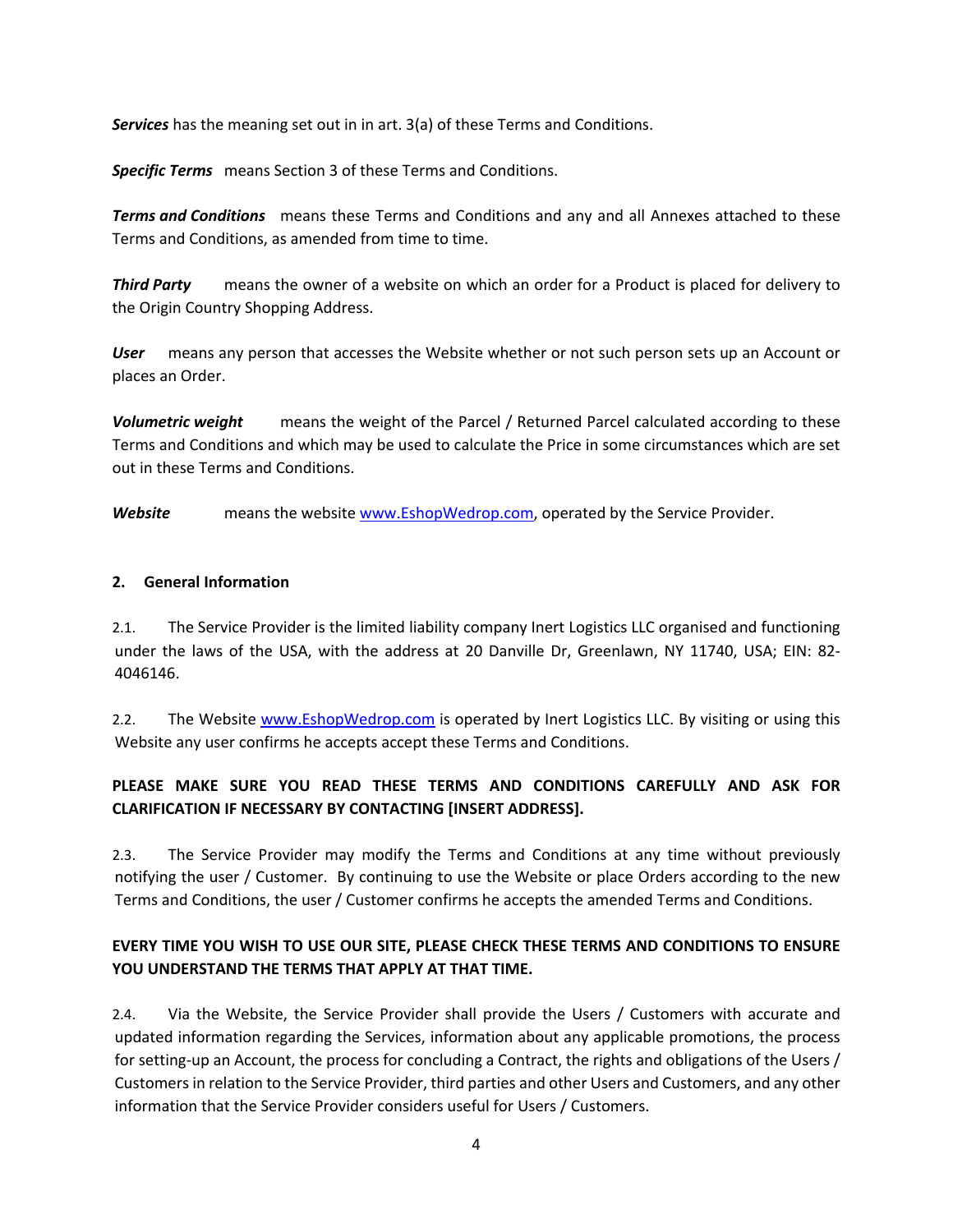### **USE OF THE WEBSITE**

2.5. The User / Customer undertakes to use the Website solely to inform himself / herself about the Services and, as applicable, for registering on the Website and / or placing Orders for Services and/or using the Services. The User/Customer must ensure that he does not affect the normal operation of the Website. The Customer is solely responsible for all uses of the Website.

2.6. For the avoidance of doubt, all the graphics, pictures, static or moving images or multimedia on the Website are used for illustrative purposes only and the Service Provider accepts no responsibility for the accuracy or quality of such images.

2.7. The User / Customer understands and accepts that the Website may contain links or references to other websites managed by third parties (including to websites of Third parties) (**External Websites**). External websites will be subject to their own terms and conditions of use. The User / Customer understands and accepts that the Service Provider is not liable for the contents, products and services available on External Websites via links on the Website. The User / Customer accesses any External Websites at his / her risk.

2.8. The User / Customer understands and agrees that the Service Provider reserves the right, immediately and without prior notice, to restrict or block the access of the User / Customer to the Website, if the Service Provider considers that, due to the conduct or activity of the User / Customer, his / her actions may prejudice the Service Provider in any manner, including affecting the good name or reputation of the Service Provider, or affect the access and or use by other Users / Customers. In addition, the Service Provider may restrict or block a User / Customer's access to other websites, information or activities if the Service Provider becomes aware of the fact that such websites, information or activities are illegal or may breach the rights of a third party.

2.9. The User / Customer understands that the Service Provider is entitled to interrupt at any time, effective immediately and without prior notice, any activity on the Website.

2.10. In the event of an unusually large volume coming from an internet network, the Service Provider reserves the right to request the User / Customer to manually insert validation codes (in the form of a CAPTCHA or challenge response test) as a means of protecting the information on the Website against a possible abusive or illegal access.

2.11. Users / Customers who enter a personal e-mail address on the Website in the relevant section and expressly give consent to receive the newsletter (regardless of whether he / she has set-up an Account on the Website or not), will be sent newsletters to the e-mail address provided. The User can unsubscribe at any time, by accessing the relevant link specified in any newsletter communication received to the email address provided by the User/Customer. However, the User understands and agrees that, if he cancels the newsletter subscription, he is still bound by the Terms and Conditions.

For the purpose of this provision, *newsletter* is a means of information sent by e-mail, on a regular basis, regarding Services and / or the promotions made by the Service Provider. Newsletters may also refer to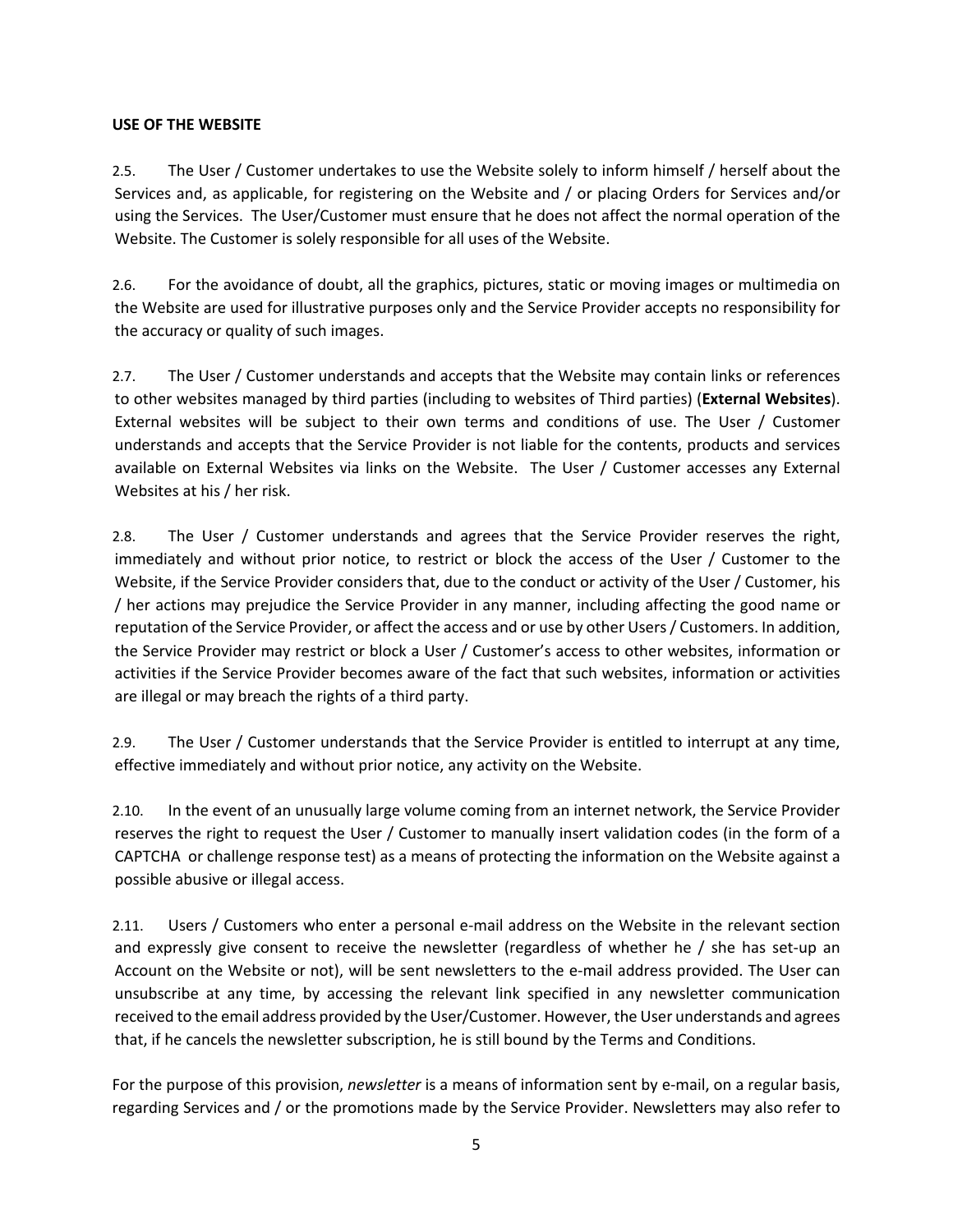promotions on Third Party websites and that these promotions may serve to encourage the User /Customer to utilise the Services. Newsletters are provided for information purposes only.

2.12. The User / Customer must keep the information provided on the Website confidential (e.g. on registration on the Website, when communicating by *blogging* through the Website, etc). The User / Customer is solely responsible for the consequences of any disclosure of such information to a third party for any reason and in any way. The Service Provider does not guarantee the functionality of the Website or that it will be error or virus-free. However, the Service Provider shall use reasonable endeavours to ensure the safety of its Website and of the systems used within the Website such that no foreseeable damage shall occur to the User / Customer due to the use of the Website and the Account.

2.13. The Service Provider owns all legal rights in relation to the graphics, the form, the means of presentation, as well as the whole content of the Website, and can unilaterally alter, at any time and without further notice, the content, the form, the presentation and / or the structure of the Website.

2.14. These Terms and Conditions, as well as any and all subsequent updated versions, shall be stored by the Service Provider and are accessible to the Users and the Customers on the Website any time.

2.15. The User / Customer is wholly responsible for ensuring the good standing and legality of any Third party website from which he / she purchases the Products.

# **YOU ARE ADVISED TO CHECK CAREFULLY THE TERMS OF SALE AND PRICES ON ANY THIRD PARTY WEBSITE.**

# **3. Specific Terms for Online Sale of Services**

# **(a) The Services**

3.1. (1) Via the Website and in compliance with these Terms and Conditions (in particular the Specific Terms under this section), the User may become a Customer of the Service Provider and, in such capacity, expressly authorise the Service Provider, under the Distance Contract arising between the Parties under these Terms and Conditions, to do the following:

**(i)** receive the Parcel delivered by the Third party to the Origin Country Shopping Address in the name and on behalf of the Customer, in exchange for the Price in the Contract and in compliance with the limits of the mandate given to the Service Provider, in order for the Parcel to reach the Customer; or

**(ii)** hand-over a Returned Parcel, in the name and on behalf of the Customer, at the Origin Warehouse (and, if applicable, to the Third party located in the same country as the Origin Warehouse).

3.2. (1) The Service Provider shall take the following actions to complete an express mandate given by the Customer under a Distance Contract, according to art. 3.1 (i) above ("**Initial Mandate Services**"):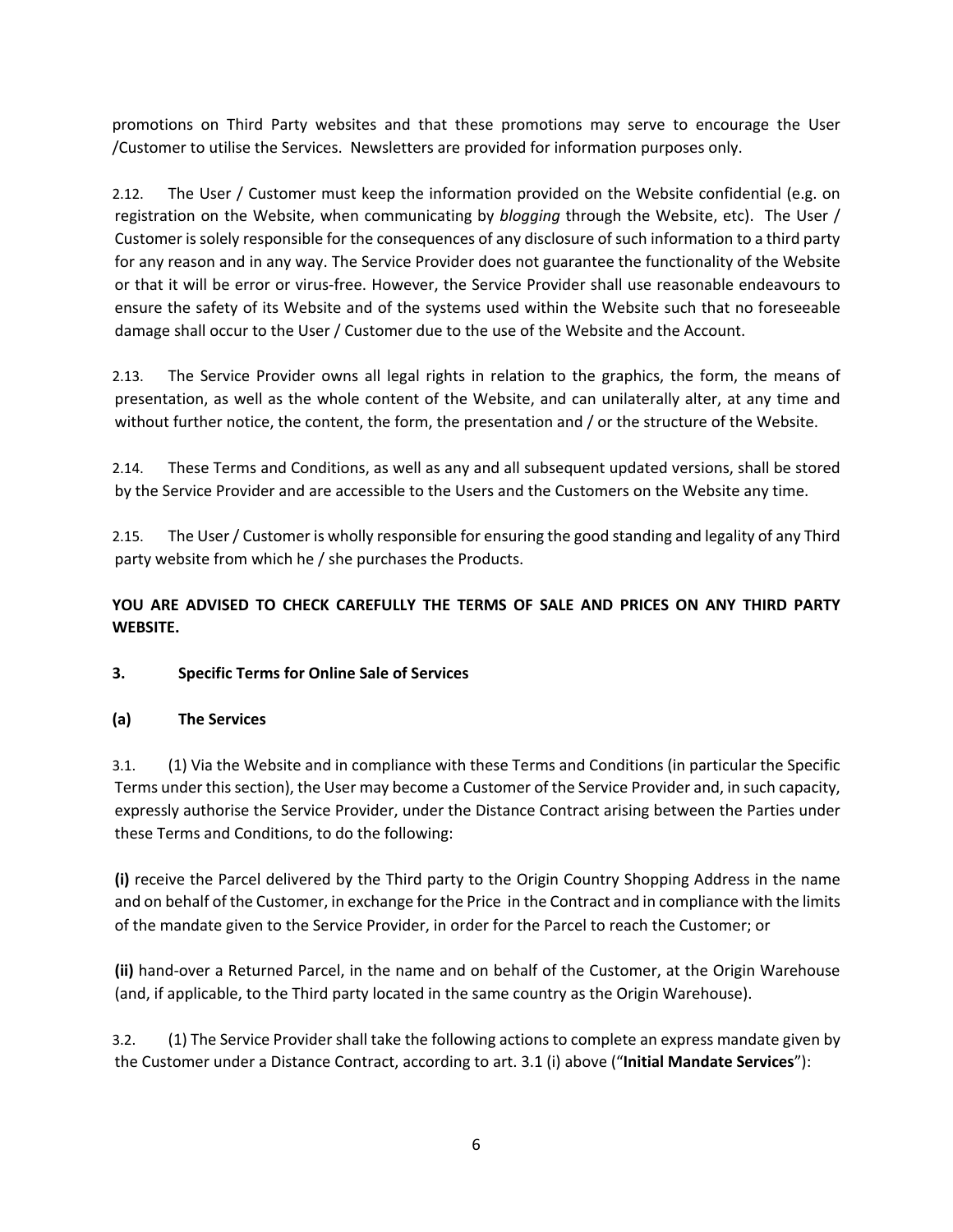**(i)** Assume sole responsibility for the Parcel at the Origin Country Shopping Address provided by the Service Provider to the Customer.

**PLEASE NOTE** that the Service Provider shall only accept the Parcel at the Origin Country Shopping Address provided by the Service Provider under the Account. An address provided by the Customer is not acceptable.

Assuming responsibility for the Parcel means (a) to take possession of the Parcel; and (b) to check and verify the information on the label; (c) to measure and weigh the Parcel to determine the chargeable weight; (d) to photograph the Parcel or to provide a visual of the Parcel by other available means, *e.g.* by video recording etc.

By entering into the Distance Contract with the Service Provider, the Customer authorises the Servicer Provider, acting through its employees or sub-contractors, to perform any and all actions as may be required as set out above.

**(ii)** Store the Parcel in the Origin Warehouse in the name and on behalf of the Customer. Storage of a Parcel includes (a) provision of a suitable area for the storage of the Parcel (for the avoidance of doubt, such area shall not meet any special / unusual requirements regarding temperature and / or humidity and / or storage); and (ii) the fulfilment of all and any necessary formalities and / or actions (as may be required and reasonable considering the specific Parcel) to prepare the Parcel for the delivery of the Parcel by road to the Destination Warehouse. The same processes shall apply when the Parcel reaches an Intermediary Warehouse, as applicable.

**(iii)** Undertake customs formalities in the name and on behalf of the Customer (if applicable), in accordance with these terms;

**(iv)** Transport the Parcel (by road and usually through more than one country) to the Destination Warehouse, in the name and on behalf of the Customer. The same processes shall apply when the Parcel reaches an Intermediary Warehouse, as applicable.

**(v)** Store the Parcel in the Destination Warehouse. The Parcel shall be stored until pick-up or delivery of the Parcel;

**(vi)** Deliver the Parcel to the Customer. Delivery of the Parcel shall take place, at the choice of the Customer, either at (a) the Destination Warehouse; or (b) the address specifically provided by the Customer to the Service Provider for this purpose; or (c) at a Click-and-Collect point provided by the Service Provider. In the event of delivery of the Parcel to the Handing Over Point provided by the Customer (*i.e*., for the clarity purposes, any address in the USA, other than Destination Warehouse), the delivery shall be undertaken by an authorized courier;

**(vii)** Provide information regarding the status of a Parcel (and / or of Services). The Customer shall be informed about the status of the Parcel (and / or Services) via the e-mail address indicated in the Account and / or by other means indicated by the Customer in the Account.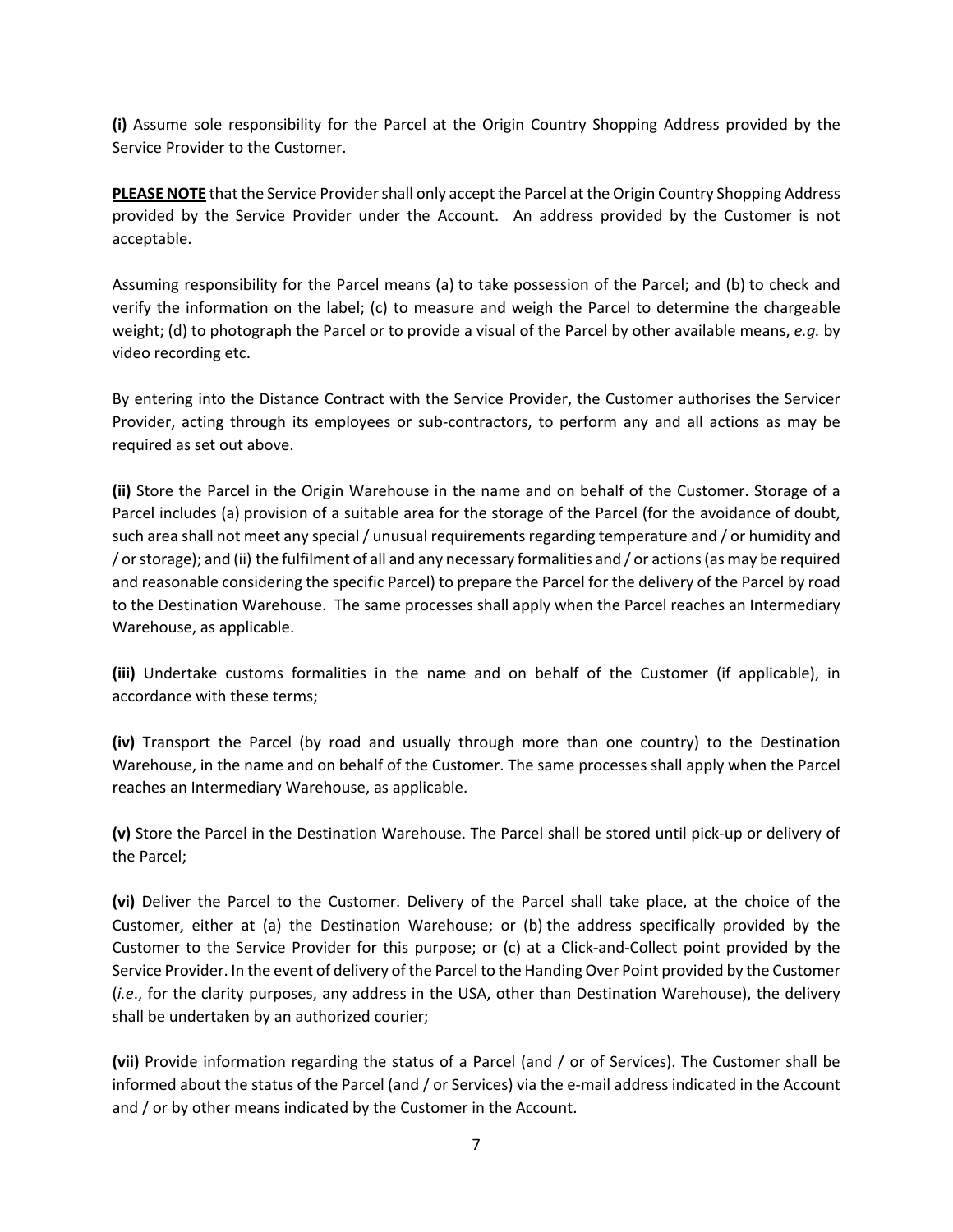3.2 (2) The Service Provider shall take the following actions to complete an express mandate given by the Customer under a Distance Contract, according to art. 3.1 (ii) above ("**Return Mandate Services**"):

(i) Pick-up the Return Parcel at the Pick-Up Point in the USA;

**(ii)** Assume responsibility for the Parcel at the Destination Warehouse and prepare it for return, *i.e.* (a) taking effective possession of the Parcel, (b) checking and verifying the information on the label; (c) measuring the Parcel and establishing the chargeable weight, (d) validating the Parcel is a Returned Parcel, (e) photographing the Parcel or providing a visual of the Parcel by other available means, *e.g.* by video recording etc.);

**(iii)** Store the Parcel in the Destination Warehouse, in the name and on behalf of the Customer. Storage of the return Parcel shall include (a) provision of a suitable area for the storage of the Returned Parcel (for the avoidance of doubt, such area shall not meet any special / unusual requirements of temperature and / or humidity and / or storage); and (b) the fulfilment of all and any necessary formalities and / or actions (as may be required and reasonable considering the Returned Parcel) to prepare the Returned Parcel for its delivery back to the Origin Warehouse by road;

**(iv)** Transport (by road and usually through more than one country) the Returned Parcel, to the Origin Warehouse, in the name and on behalf of the Customer;

**(v)** Hand-over the Returned Parcel at the Origin Warehouse and store it, in the name and on behalf of the Customer;

**(vi)** On the Customer's request, sending the Returned Parcel to the Third Party Address, through authorised personnel.

**(vii)** Provide information regarding status of the Returned Parcel (and / or Services). The Customer shall be informed about the status of the Returned Parcel (and / or Services) via the e-mail address provided in the Account and / or by other means provided by the Customer in the Account.

For the avoidance of doubt, no customs formalities are performed by the Service Provider on behalf and in the name of the Customer, with regard to Returned Parcels. Any such formalities, if required, must be performed by the Customer and the Customer hereby acknowledges and accepts this.

By entering into the Distance Contract with the Service Provider, the Customer authorises the Servicer Provider, acting through its employees or sub-contractors, to perform any and all actions as may be required as set out above.

3.2 (3) Under these Terms and Conditions, any reference to *Services* means a reference to the services described in (i) above (*i.e.* the Initial Mandate Services) or to the services described in (ii) above (*i.e.* the Return Mandate Services), detailed in article 3.1 (1) above, depending on the context.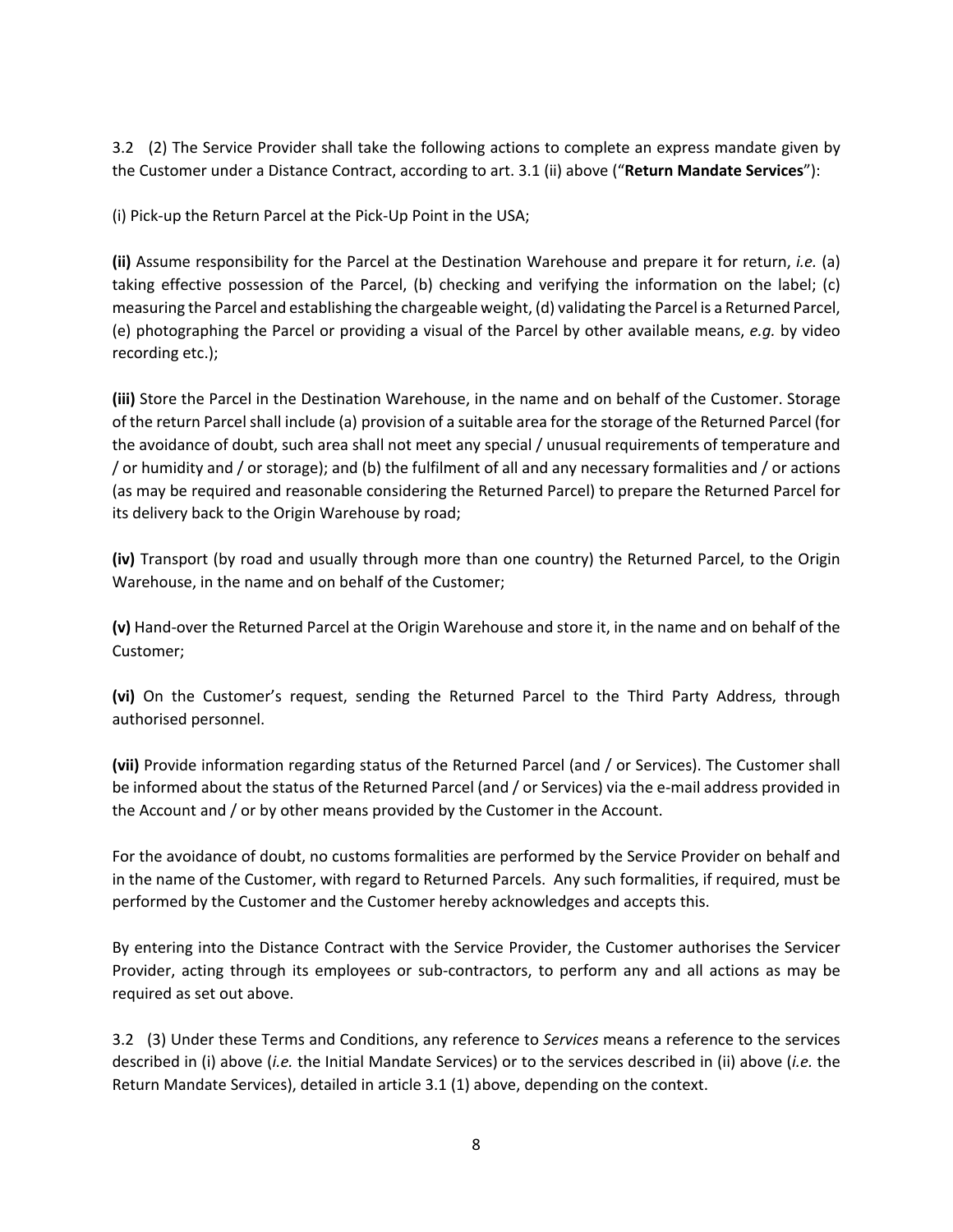3.2 (4) The Services (both the Initial Mandate Services and the Return Mandate Services) shall be generically referred to as the "**Services**".

3.2 (5) For the avoidance of doubt, the Distance Contract concluded with respect to Return Mandate Services is distinct from the Distance Contract for Initial Mandate Services (and requires the payment of an additional Price).

3.2 (6) Unless otherwise expressly provided, the word *Parcel*shall be deemed as referring both to a *Parcel* and to a *Returned Parcel*.

3.3. (1) The Service Provider can provide ancillary services (the cost of which is included in the Price), *e.g.* consolidation of the Parcels in order to apply a discount, at the specific request of the Customer via his / her Account.

(2) The Service Provider may provide other specific services, ancillary to the Services (e.g. customs clearance procedure), as provided for in these Terms and Conditions.

# **(b) Service Prices**

3.4. (1) For Initial Mandate Services, the Service Provider charges a Price (taking into account all the Services required to fulfil the respective Distance Contract) calculated by reference to:

- **(i)** Chargeable weight of the Parcel;
- **(ii)** the country in which the Origin Warehouse is located;
- **(iii)** the Handing Over Point;
- **(iv)** performance of any other chargeable operations under sub-section 3.7 of these Terms and Conditions.

3.4 (2) For Return Mandate Services, the Service Provider charges a Price (taking into account all Services required to fulfil the respective Distance Contract) calculated by reference to:

(i) Chargeable weight of the Returned Parcel;

(ii) if applicable, the completion of onward delivery services from the Origin Warehouse to the Third Party Address (referred to as "last mile delivery services");

- (iii) the location of the Pick-Up Point;
- (iv) performance of any other chargeable operations undersub-section 3.7 of these Terms and Conditions.

**PLEASE NOTE.** Chargeable weight is, in most cases, equal to the mass of the Parcel (the physical or actual weight). However, if the volumetric weight exceeds the mass of the Parcel, the Chargeable weight can be determined based on the volume of the Parcel. If this is the case, the Price is determined by taking into consideration either the mass of the Parcel, or the volumetric weight, whichever is higher.

Volumetric weight expressed in kg for each Parcel is calculated according to the following formula: *(length (cm) x height (cm) x width (cm)) / 6,000*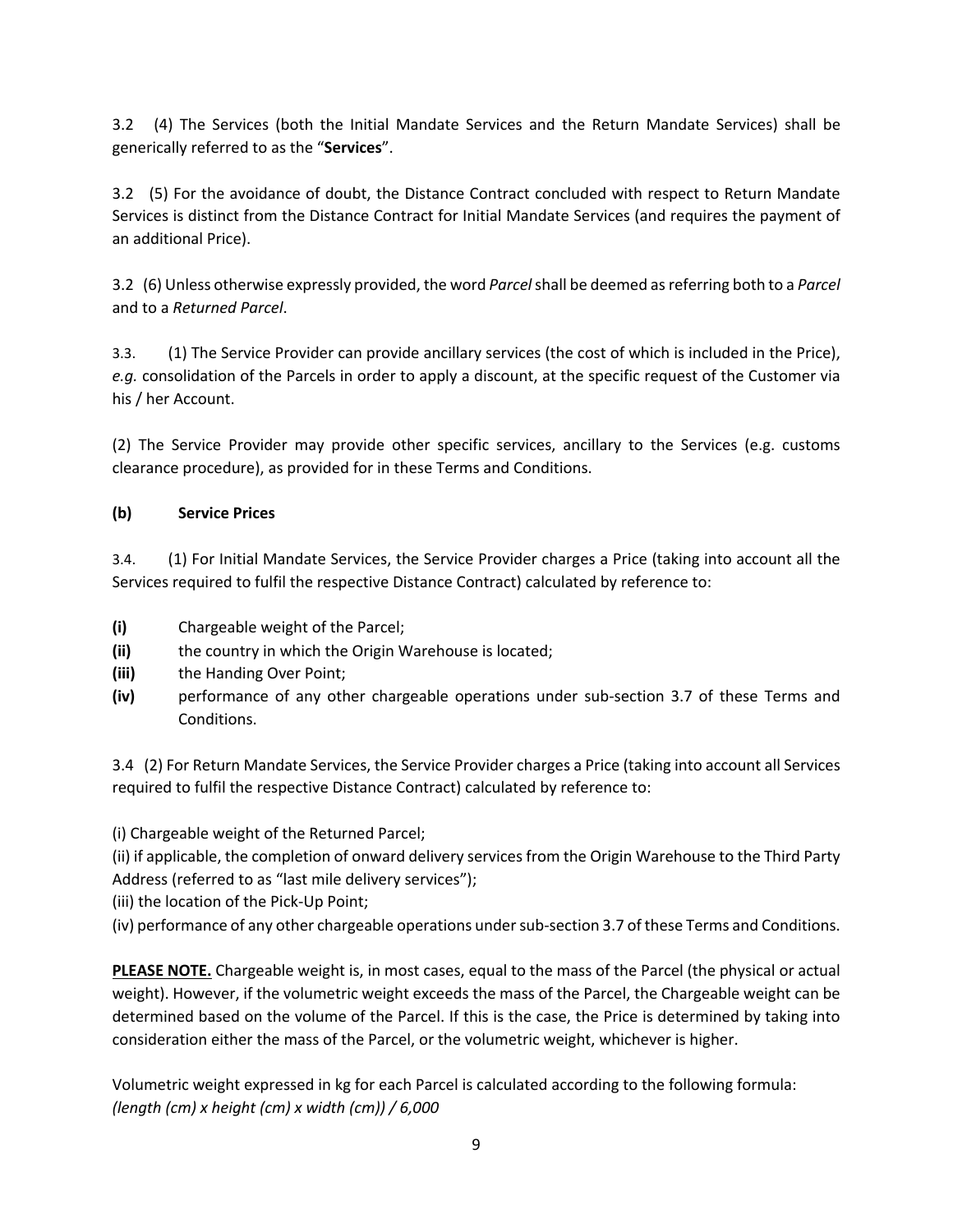Volumetric weight expressed in lbs for each Parcel is calculated according to the following formula: *(length (inch) x height (inch) x width (inch)) / 166*

As a general rule, the maximum dimensions of the sizes of each Parcel are 31 x 47 x 59 inches (with 59 inches being the maximum height) and the maximum allowed actual weight is 154 lbs or 70 kg. The maximum chargeable weight is 660 lbs or 300 kg for each Parcel and for each Consolidated Order.

However the Service Provider shall make available to the Users/Customers, on the Website, different limits from the ones stated above (*e.g.* lower limits, higher limits), as well as providing details of the Origin Countries where such different limits apply. Also, the Customer shall be informed on the Website/in his/her Account about any other limitations applicable at certain Origin Country Shopping Addresses and/or Destination Countries.

3.4 (3) The Prices of the Services (*i.e.* Applicable Tariffs) are set out in the Annex of these Terms & Conditions. For the avoidance of doubt, the Annex shall form an integral part of each Distance Contract.

3.5. (1) The following specifications regarding the Price are generally applicable [for Origin Countries that are member states of the European Union and/or of the Customs Union]:

- (i) All Prices are expressed in USD**,** sales tax (according to the applicable law) excluded;
- (ii) The Price includes all costs related to the performance of the contractual obligations undertaken by the Service Provider under the Contract, as described in sub-section 3.2 only;
- (iii) Prices are established on the basis that the Origin Country (and the address of the Origin Warehouse – for the return) is in a member state of the European Union and/or of the Customs Union or in any of the other states as presented on the Website; and
- (iv) The Return Mandate Services are provided with respect to a Parcel for which the Service Provider previously completed the Initial Mandate Services.

In the event that the country in which the Origin Country Shopping Address (or the Origin Warehouse) is located in states that ceases to be a member of the European Union and / or the member of the Customs Union, the Prices shall be subject to amendment, to reflect any eventual tariffs / duties regarding customs formalities, duties related to export / import, and other consequences of any legislative changes, based on the principles set under paragraph 3.5 (2).

#### **Prices for customs formalities**

3.5 (2) If the Origin Country Shopping Address (or the Origin Warehouse) is in a country outside the European Union and / or the Customs Union, the Prices shall be subject to amendment, to reflect any eventual tariffs / duties regarding customs formalities, duties related to export / import, and other related specific charges, in accordance with the applicable regulations, taking into account the following principles:

- Customs formalities shall be performed, as a rule, at the Destination Warehouse / Intermediary Warehouse, in accordance with the relevant legal provisions.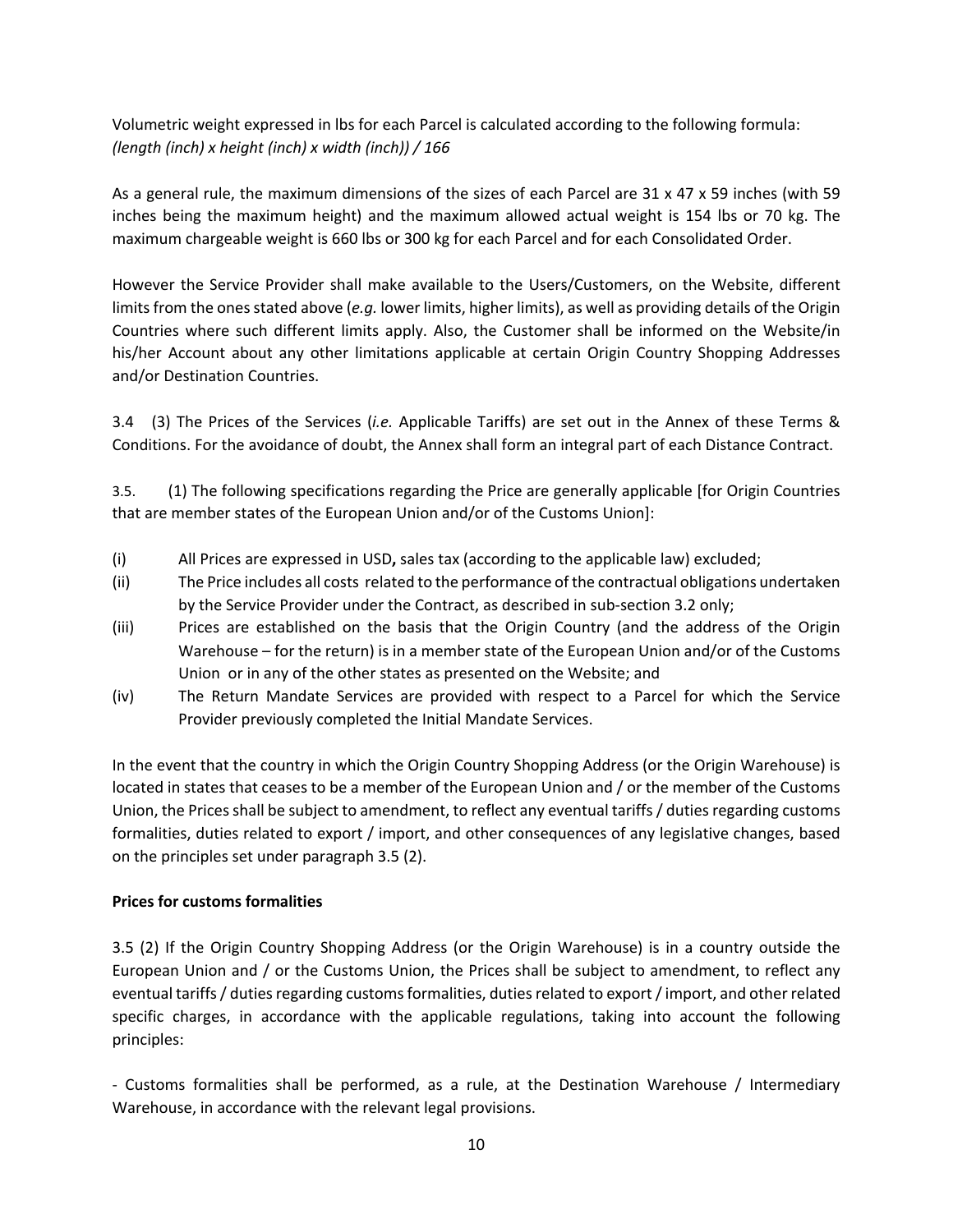- The Service Provider must always be specifically authorised by the Customer to carry out customs formalities, as set out below.

- In order for the Service Provider to perform the customs formalities in the name and on behalf of the Customer (as owner of the Parcel), the Customer must follow the instructions received from the Service Provider on the Website and/or the Account and take all actions requested by the Service Provider, *i.e.* : the Customer must sign and upload in the Account a specific customs formalities mandate in favour of the Service Provider (based on the templated provided by the Service Provider), the Customer must declare the contents of the Parcel, the Customer must upload a copy of the invoice for the Product bought from Third Parties, the Customer must upload the order for the Product evidencing the value paid for the Product, the Customer must authorise the Service Provider (if applicable) to make payments of the customs duties and/or import VAT and/or other import taxes, paying in advance (if requested by the Service Provider) the applicable customs duties and/or import VAT and/or other import taxes.

- The Customer hereby acknowledges and accepts that the customs formalities mandate to the Service Provider must follow the template provided by the Service Provider, including the language it is written in. The Customer hereby declares and warrants that the mandate represents his or her consent for the Service Provider to act on his or her behalf with regard to the customs formalities.

- The Customer shall, at his own expense, perform all such acts as may be required to fulfil the customs formalities. (*For example,* having the mandate translated, on his/her expense, into his/her language, before signing the version in the language of the customs formalities). Once he/she signs the mandate, the Customer shall indemnify the Service Provider against any claims, loss or damage arising from the Customer's failure to provide an effective mandate.

- Customers must sign a general mandate for customs formalities to be undertaken in each Destination Country for all formalities with regard to all Parcels to be performed by the Service Provider in the name and on behalf of the Customer in the respective Destination Country.

- The Service Provider's fee for any customs formalities shall be set out in the invoice for the Services performed by the Service Provider with respect to such Parcel.

- The Service Provider's fee for making payments, directly from its own bank account or indirectly via its subcontractors, in the name and on behalf of the Customer, with regard to necessary customs formalities, *i.e.* customs duties, import VAT and/or other import taxes, may be charged by the Service Provider to the Customer, in addition to the Prices for the Service.

- By placing Orders for Parcels that need to undergo customs clearance formalities, the Customer undertakes to promptly provide the information required for the performance of such formalities, as well as to perform his/her payment obligations relating to such formalities.

- The Customer hereby acknowledges that the price for customs formalities shall vary and shall depend on the customs clearance formalities and fees set for formalities/VAT import/import taxes in each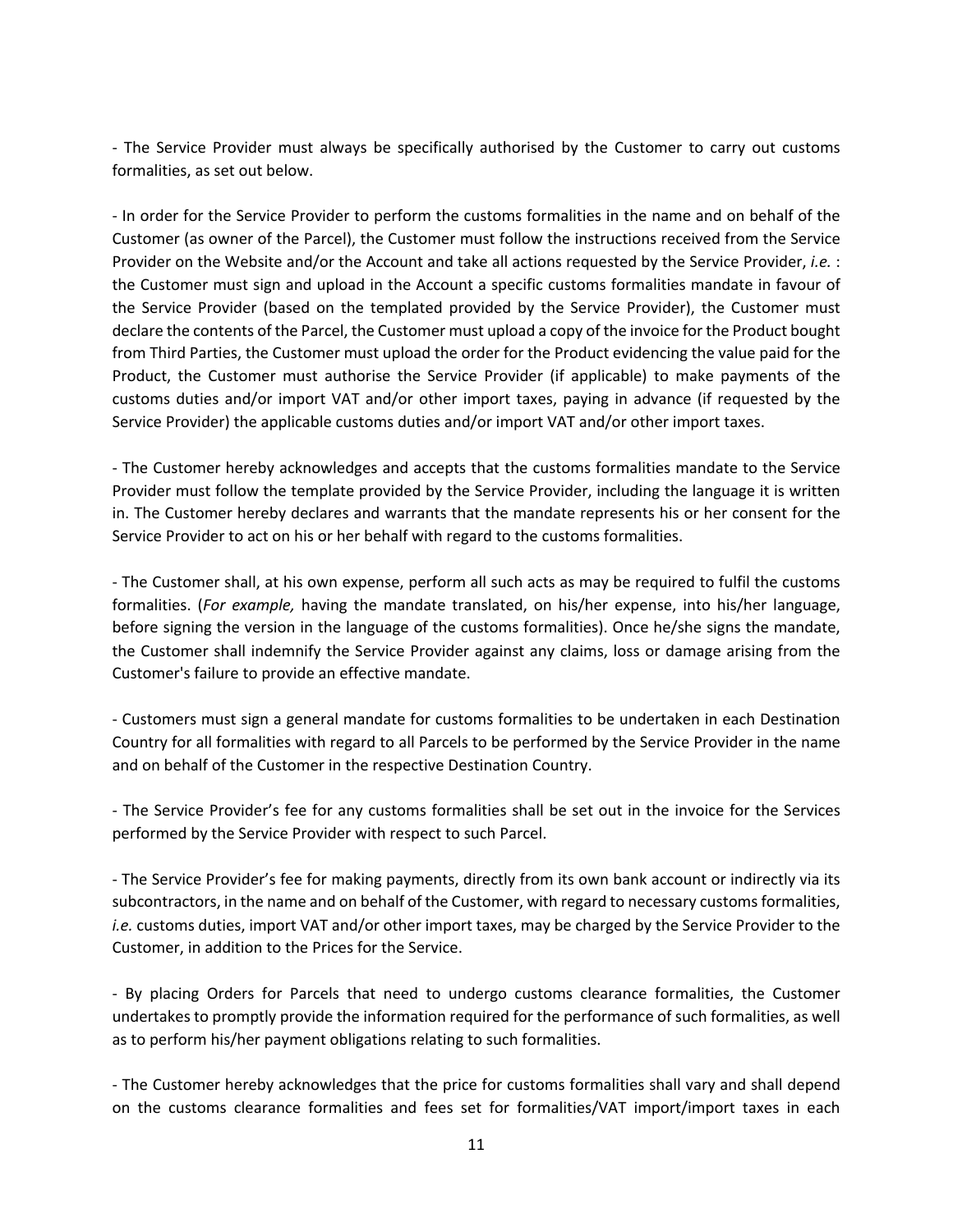Destination Country / country of the Intermediary Warehouse, in accordance with both applicable law and the Service Provider's policy (including but not limited to the value thresholds below which customs formalities are not required and thresholds imposing customs clearance).

- The Customer hereby acknowledges that any payment made by the Service Provider in the name and on behalf of the Customer with respect to the customs formalities is a payment made on behalf of the Customer.

- The Customer hereby acknowledges and accepts that the Service Provider may at any time change the limits/fees/set for customs formalities; details of any such changes will be provided to the Customer on the Website and/or in the Account.

- The Customer hereby acknowledges and accepts that if the Service Provider does not receive, as requested, the necessary input/formalities/advance payments from the Customer for performance of customs clearance procedure, the Service Provider is not liable for non- performance of any required customs clearance procedure.

For the avoidance of doubt, the Customer acknowledges that his input and action are essential for the carrying out of the customs formalities by the Service Provider, in the name and on behalf of the Customer. The Service Provider is not liable in the event that the Parcel does not reach the Customer and/or does not pass the customs formalities as a result of the Customer's failure to meet his obligations regarding customs formalities.

3.6. (1) Initial Mandate Services: The **final Price to be paid by the Customer** to the Service Provider for the Services provided under the Distance Contract is only calculated when Customer finally decides, under the Account, on all options regarding the provision of Services (*e.g.* whether he / she opts for consolidating the Parcels, provides the Handing Over Point, whether the Customer chooses guarantee services, when the Customer selects the Price payment method). The final Price may also be subject to further amendments (e.g. according to Art. 3.7(iv)). Any fees not included in the Tariff Annex must be agreed between the parties.

3.6 (2) Return Mandate Services: The **final Price to be paid by the Customer** to the Service Provider for providing the Services under the Distance Contract is only calculated when the Customer finally decides, under the Account, on the options regarding the provision of such Services (e.g. whether he / she opts for consolidating of the return Parcels for the same Origin Warehouse, whether the Customer chooses guarantee services, last mile delivery, etc.).

The final Price may also be subject to further amendments (e.g. under Art. 3.7). Any fees not included in the Tariff Annex must be agreed between the parties.

3.7. Other fees and charges may apply for specific operations, including*,* fees for extra Parcels, fees for payment of the Price upon effective receipt of the Parcel, fees for Order Processing services on behalf of the Customer, fees for guarantee services, fees for additional operations such as additional packaging.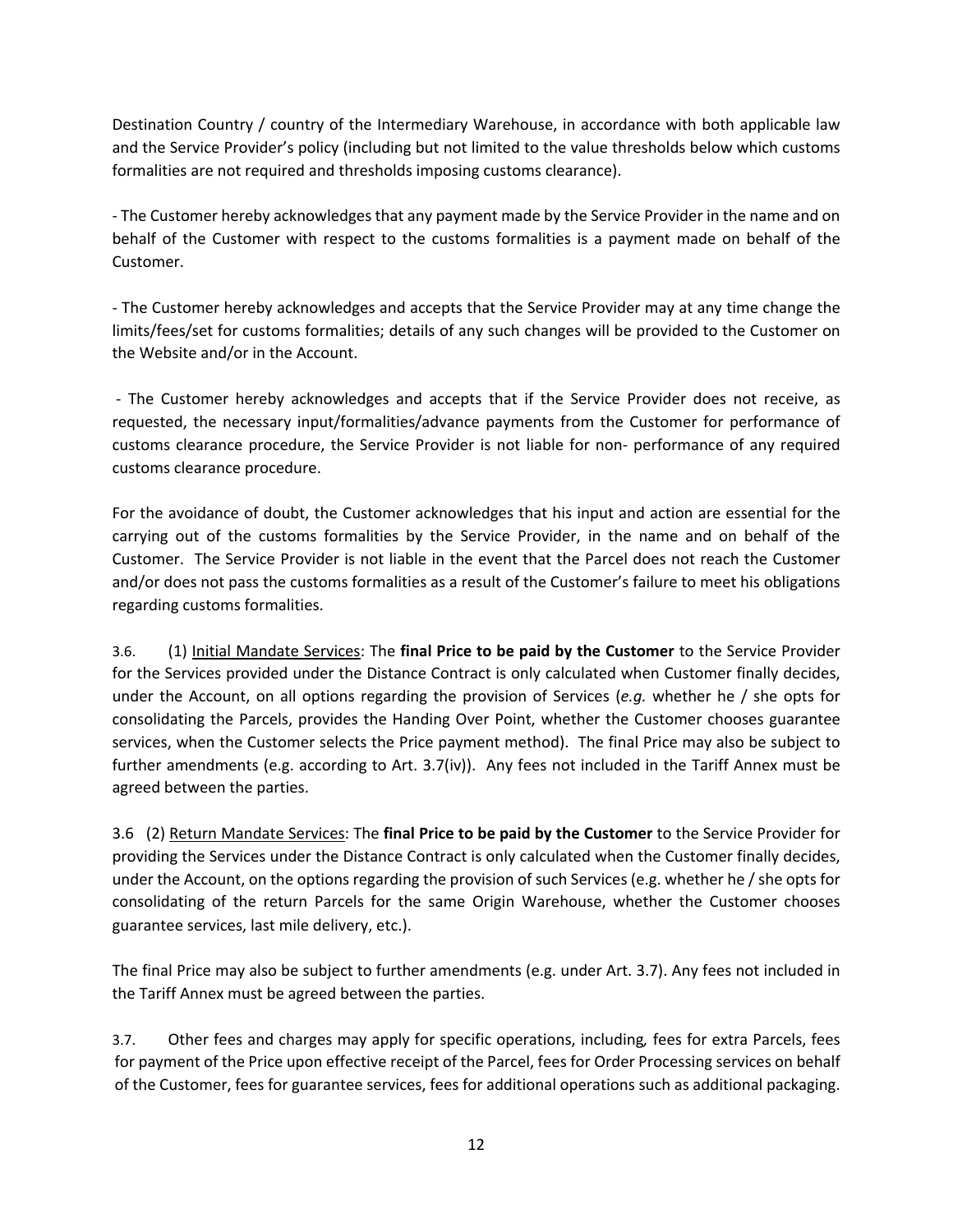All such fees are set out in the Tariff Annex. Any fees not included in the Tariff must be agreed between the parties.

### **Guarantee Services**

The guarantee services fee shall be paid for the guarantee services which the Customer requests and agrees to. These apply if the Customer wants to be compensated by the Service Provider, if a Parcel is lost or damaged, for a higher value than the standard value according to section (e.7) of these Terms and Conditions. The guarantee services are not available for Parcels which have been re-packaged according to these Terms and Conditions or for Parcels containing fragile objects. For further detail, please see Art. 3.54.

3.8. The Service Provider reserves any and all rights to periodically amend the Prices for the Services, as listed on the Website (including any other fees and charges). For the avoidance of doubt, the Price of the Services is the one determined according to the information on the Website at the time of placing an Order and in accordance with the latest version of the Terms and Conditions and can be amended afterwards only by agreement between the parties.

### **(c) Price payment methods**

3.9. (1) The Price for Initial Mandate Services can be paid by any of the means listed on the Website and / or in the Account.

- **Payment in cash, upon delivery, at the Destination Warehouse:** the Customer or his / her authorised representative must make the payment in cash upon collection of the Parcel in return for a receipt. In the event of partial payment of the Price owed by the Customer, the Service Provider shall be entitled to refuse to hand over the Parcel, and the Service Provider shall not be held liable for any consequences of the delivery failure.
- Payment in cash, upon delivery, by courier: the Customer or his / her authorised representative must make the payment to the courier on delivery at the Handing Over Point. The Customer will receive the supporting document (invoice / receipt) in return. In the event that the amounts owed by the Customer under the Contract are not paid to the courier by the Customer, the relevant Parcels shall not be handed-over to the Customer or his / her authorized representative, and the Service Provider shall not be held liable for any consequences of the delivery failure. The Customer must also pay the additional fee in Art. 3.7 of these Terms and Conditions.
- Payment in cash, upon delivery, upon the Parcel reception at the Click-and-Collect point (located in the USA and chosen by the Customer from the list of Click-and-Collect points provided by the Service Provider on the Website): the Customer or his / her authorised representative must make the payment at Click-and-Collect point. The Customer will receive the supporting document (invoice / receipt) in return. In the event that the amounts owed by the Customer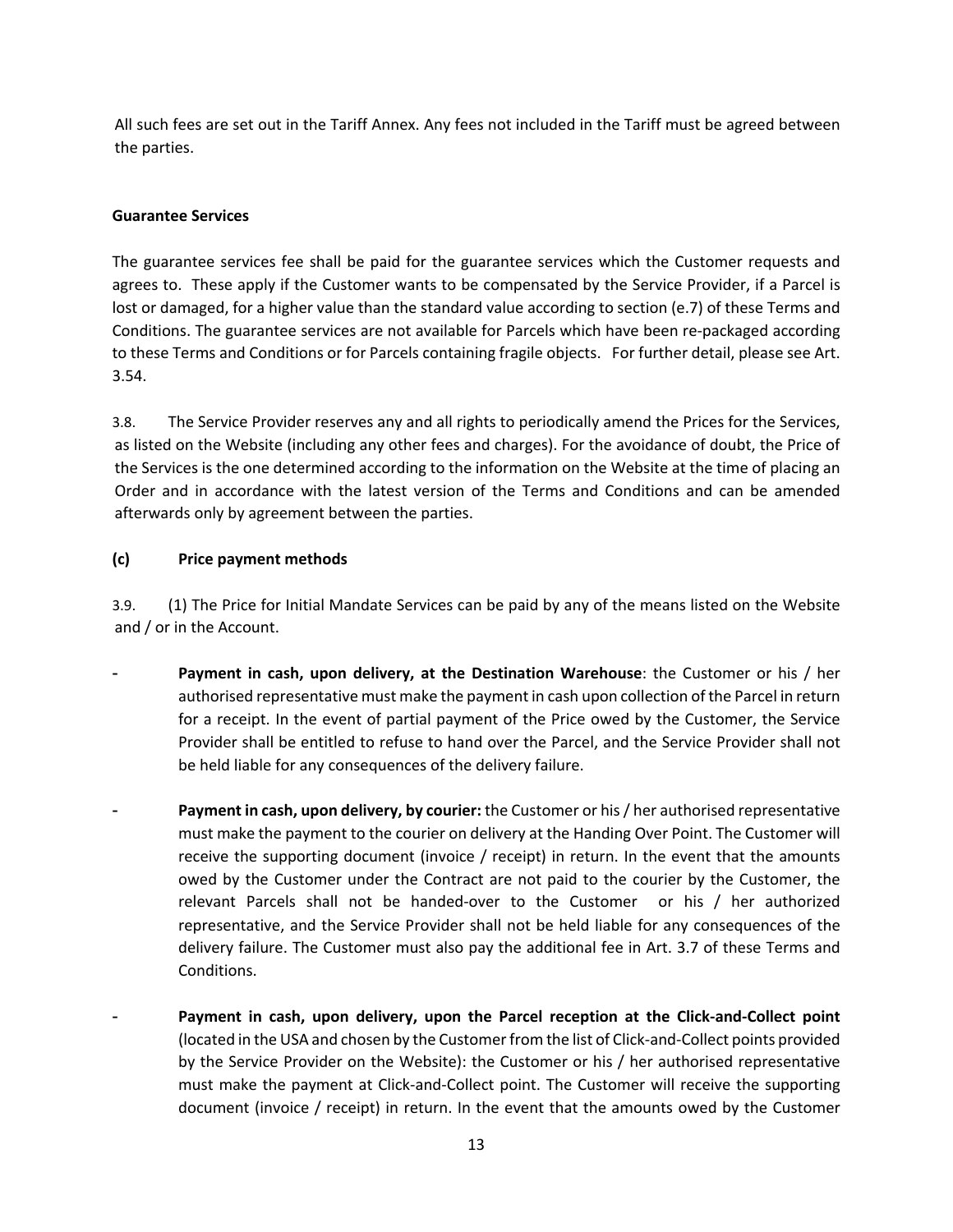under the Contract are not paid, the relevant Parcels shall not be handed-over to the Customer or his / her authorized representative, and the Service Provider shall not be held liable for any consequences of the delivery failure. The Customer shall also pay the additional fee in Art. 3.7 of these Terms and Conditions.

Payment by debit and credit cards (a list of accepted cards can be found on the Website): Unless otherwise informed on the Website/in the Account, the Customer will not be charged any additional fees for payment by debit or credit card made online. The Customer will be allowed to make the payment by debit and credit cards upon acceptance of his/her Order.

#### Payment by any e-payment solution indicated on the Website

The Customer will be allowed to make the payment by other e-payment solutions upon acceptance of his/her Order. Unless otherwise informed on the Website/in its Account, the Customer is not charged any additional fees for payment by e-payment solutions.

3.9 (2) The Price for Return Mandate Services can be paid by any of the means listed on the Website and / or in the Account.

- Payment in cash, at the Destination Warehouse *(if this option is available to the Client upon placing the Order)*: the Customer or his / her authorised representative must make the payment in cash upon collection of the return Parcel, in return for a receipt. In the event of partial payment of the Price owed by the Customer, the Service Provider shall be entitled to refuse hand over the Parcel, and the Service Provider shall not be held liable for any consequences of such refusal.
- **Payment in cash, upon pick-up, by courier**: the Customer or his / her authorised representative must make the payment to the courier on collection at the Pick-Up Point. The Customer receives the supporting document (invoice / receipt) in return. In the event that the amounts owed by the Customer under the Contract are not paid to the courier by the Customer, the relevant return Parcels shall not be picked-up from the Customer (his / her authorized representative), and the Service Provider shall not be held liable for any consequences of the pick-up failure. The Service Provider is also entitled to charge for the costs of the courier. The Service Provider is also entitled to ask the Customer to pay the additional fee under Art. 3.7 of these Terms and Conditions.

- **Payment by debit and credit cards** *(a list of accepted cards can be found on the Website)*

Unless otherwise informed on the Website/in the Account, the Customer is not charged any additional fees for payment by debit and credit cards made online.

The Customer must make the payment by debit or credit card when or before handing over the Returned Parcel at the Pick-Up Point. In the event that the amounts due by the Customer, in accordance with the relevant Contract, are not paid at the Pick-Up Point, the respective Parcels shall not be picked up from the Customer. The Service Provider shall not be liable for any consequences of not picking up.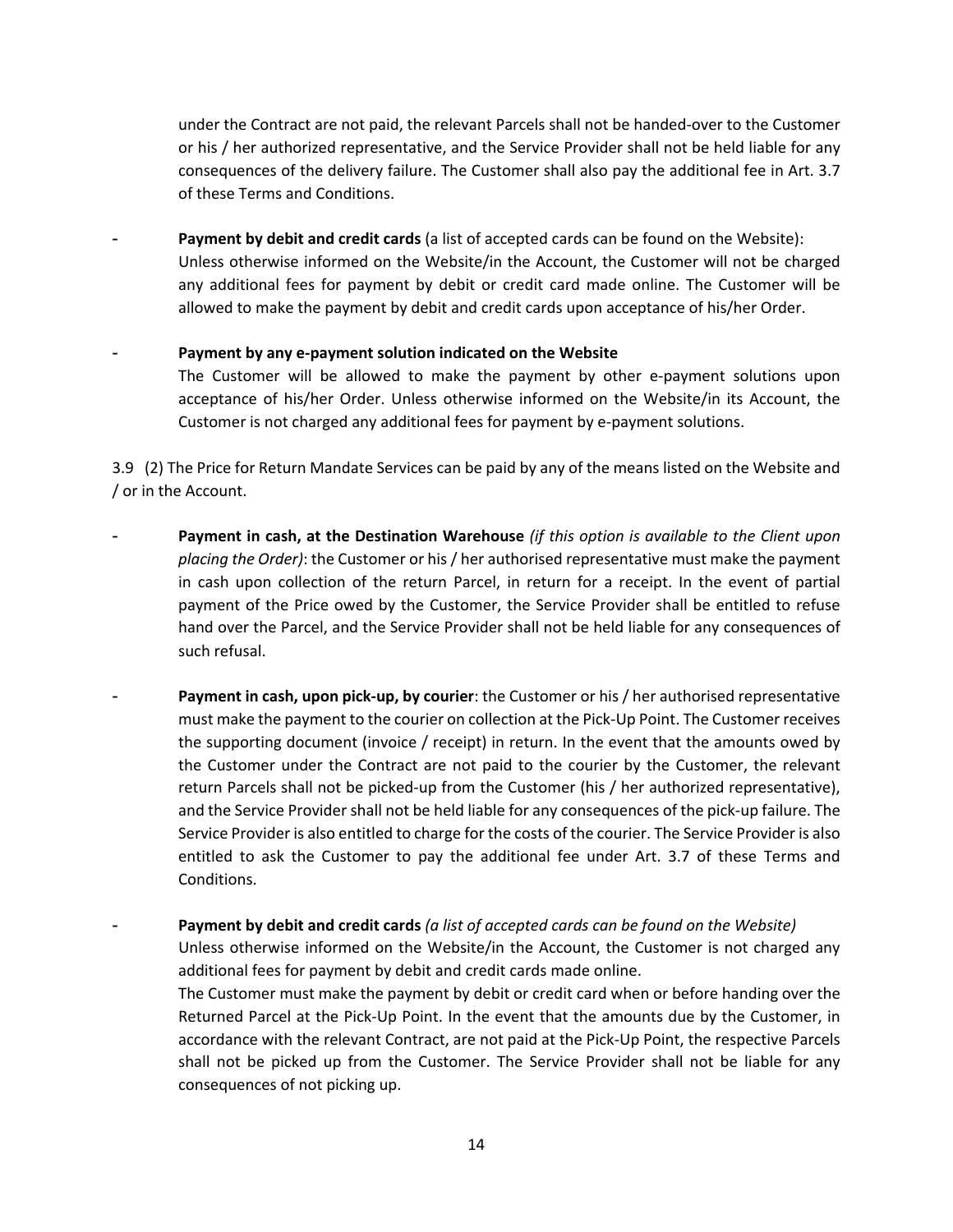3.9 (3) The User /Customer remains liable to pay any fees due under the Contract even if he or she uses the Website in bad faith or negligently – for example, if it turns out that the Third Party is not an on-line shop or a valid seller.

# **(d) Requirements for Parcels**

3.10. (1) A Parcel can be delivered by the Servicer Provider to the Customer under the Distance Contract only if the Parcel meets the requirements set out below.

3.10 (2) Each Parcel shall be delivered to the Origin Country Shopping Address during working hours (*i.e.* Monday to Friday, 9 a.m. to 5 p.m.) of the Servicer Provider, and a Returned Parcel shall be handedover during working hours of the Service Provider (Monday to Friday, 9 a.m. to 5 p.m.)/of the courier.

3.10 (3) Terms regarding size, packaging and contents of the Parcel*:*

# *Terms regarding size and weight*

- The maximum dimensions of the sizes of each Parcel are  $31 \times 47 \times 59$  inches (with 59 inches being the maximum height).
- The maximum actual weight is 154 lbs or 70 kg and maximum chargeable weight is 660 lbs or 300 kg for each Parcel (unless different limits are set under these Terms and Conditions or the Tariffs Annex).

# *General packaging conditions*

The Parcel must reach the Origin Country Shopping Address, or the Destination Warehouse (in case of the Returned Parcel) packed appropriately, including as described below.

- Parcel/Packaging must be intact and comply with the weight, form and nature of content requirements. The Customer must take into consideration the fact that the Parcel will be stored in a location where no specific temperature or other specific storage conditions are met, as well as the fact that the Parcel shall be transported by road routes through several countries. In addition, the Parcel will take several days to arrive at the Destination Warehouse and shall be subject to successive handling procedures.
- Packaging must protect the content of the Parcel in such a manner that it will not be damaged due to pressure or due to successive handling. The Customer must take into consideration the fact that the Parcel will be stored / transported together with other Parcels, and that to get access to the content of the Parcel, the Parcel may need to be opened.
- Packaging must not contain anything that may affect the safety / integrity of other Parcels or may affect the health / safety of persons or the environment or cause any kind of damage.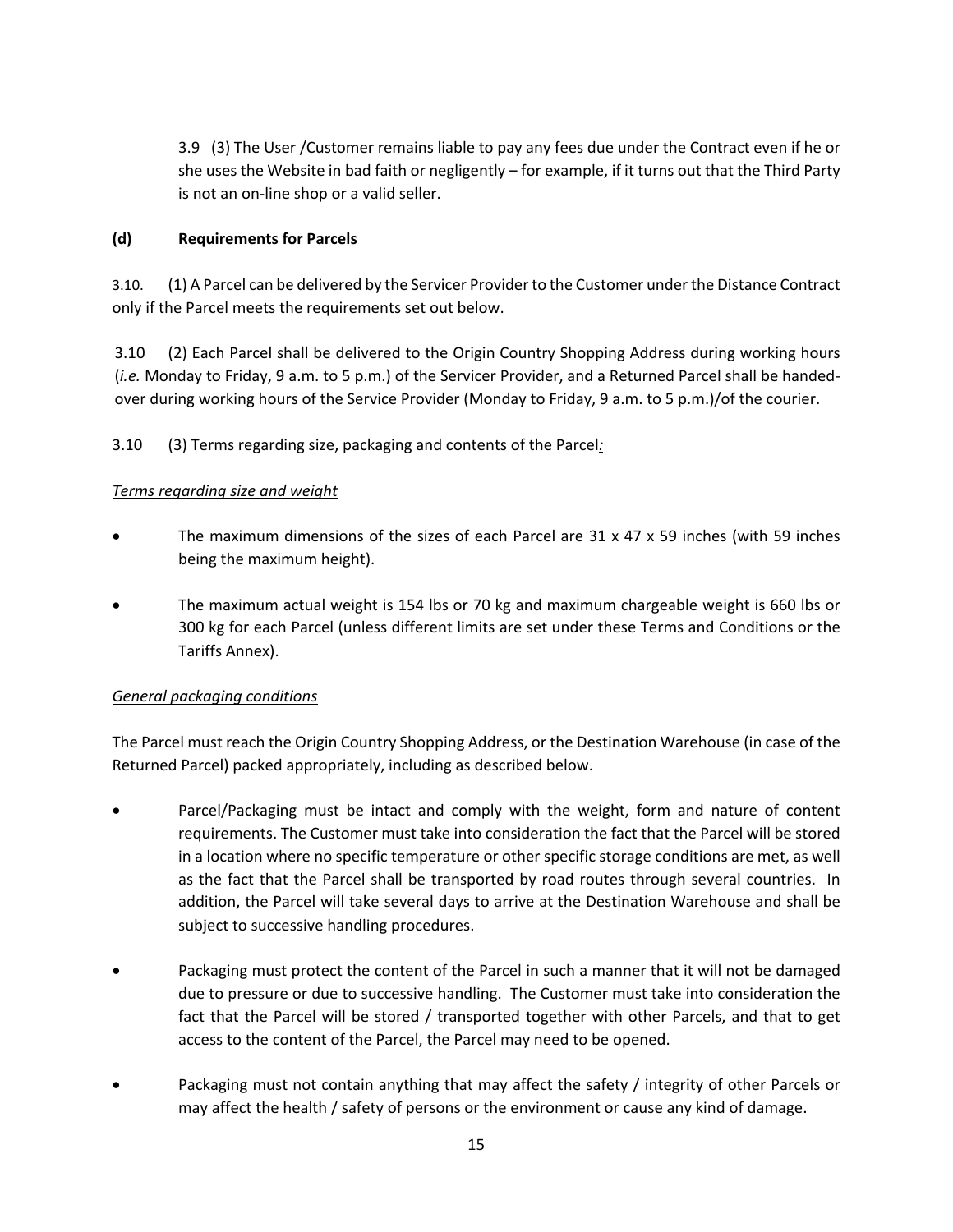- **PLEASE NOTE.** (a) Packaging for a Package must contain a label identifying the User / Customer. The following information must be clearly visible on the Parcel: First name, last name of the Customer, ESWD Customer Code, the Origin Country Shopping Address. (b) Packaging for a Returned Parcel must contain the same information in the label sent by the Service Provider to the Customer upon placing the Order for Return Mandate Services.
- The Customer is solely responsible for ensuring that the packaging adequately protects the content of the Parcel taking into account the contents characteristics and the Parcel transportation route.
- Packaging must have no graphics (e.g. logos, drawings etc.) that contravene applicable law, public order or principles of morality.
- Packaging must not have a series of labels / graphics, which make it difficult or impossible to identify the Parcel or the Customer.

### *Specific packaging conditions*

• Any additional warning labels or handling/storage requirements (*e.g.* Fragile, Vertical, Please keep in a dry place, Do not store close to certain substances / graphics, etc.) shall be taken into consideration. However, these are for guidance only and the Customer remains responsible for complying with all requirements in relation to Parcels.

#### *Repackaging Services*

- The Customer hereby acknowledges that a Parcel may reach the Origin Country Shopping Address / Intermediary Warehouse inappropriately packaged and that for its further transportation, the Parcel may require re-packaging. The Service Provider shall upload in the Account photographs of Parcels requiring repackaging.
- The Customer hereby authorises the Service Provider to perform such re-packaging against a separate fee charged by the Service Provider and provided for in the Tariff Annex and/or the Website. The fee shall be also included in the final invoice issued by the Service Provider for the Services performed in respect of that Parcel. If requested by the Service Provider, the Customer shall promptly respond to the Service Provider upon request of approval for re-packaging. For the avoidance of doubt, the Service Provider cannot be held responsible for providing the Services with respect to a Parcel for which re-packaging is not approved by the Customer and/or the corresponding re-packaging fee is not paid by the Customer. The re-packaging shall not alter the obligations undertaken by the Service Provider not to open the Parcel in accordance with these Terms and the re-packaging shall not mean that the Service Provider has broken its obligation not to open the Parcel.

# *Content-related conditions*

• The Service Provider shall not accept at the Origin Country Shopping Address (Destination Warehouse – for Returned Parcels) packages that contain or are suspected to contain any of the following (and, for the purpose of the provision of the Services, such packages shall not be considered Parcels as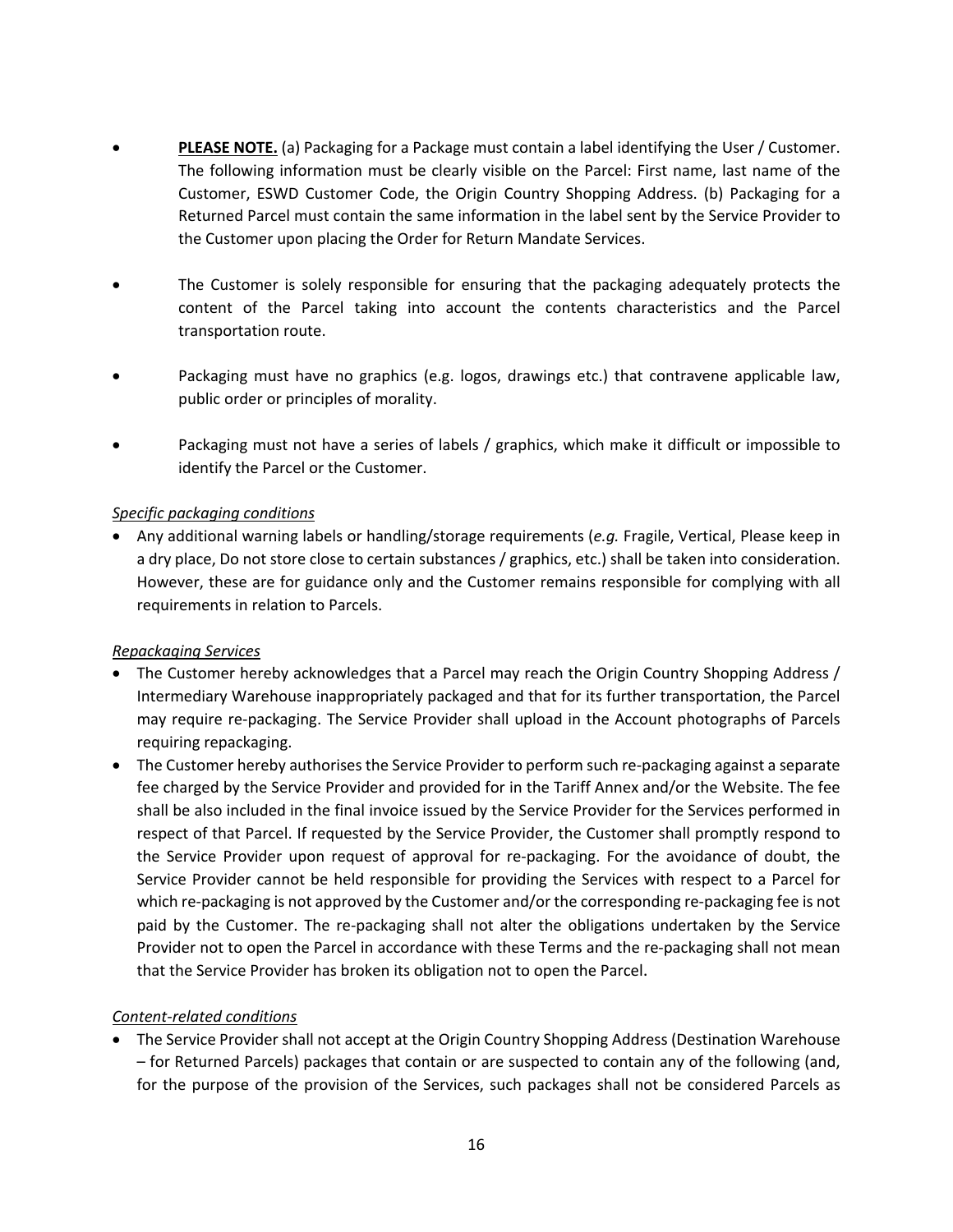defined in these Terms & Conditions, and no Orders will be validated and no Distance Contract arises in relation to such packages/goods):

- goods the storage / circulation / transportation / handling / holding / maintenance / delivery of which is forbidden under the applicable laws of any of the countries in which the Parcel is received, delivered (including the country of delivery and / or the destination country) or through which the Parcel is transported;
- goods the storage / circulation / transport / handling / holding / maintenance / delivery of which may require special conditions that cannot be provided by the Service Provider;
- packages that may affect, by their characteristics, packaging and / or content, the safety / integrity of other packages or that may affect the health / safety of people or the environment or that may create any kind of damage;
- packages that contain any of the following: coins, bills, banknotes or securities, travel cheques, platinum, gold, silver, processed or not, gemstones, jewellery and other precious objects;
- packages that contain any of the following (*i.e.* forbidden goods):
- (a) illegal and psychedelic drugs, narcotics;
- (b) explosives, flammable substances or other dangerous substances or radioactive substances;
- (c) obscene or immoral objects;
- (d) live stock (including bees and other insects), plants or perishable foods products;
- (e) arms, ammunitions, parts and accessories of the same;
- (f) alcoholic drinks with a concentration exceeding 70%, residues and wastes, nuclear reactors, water heaters, mechanical devices and tools, recipients containing gas, empty gas containers, tanks with motor fuels;
- (g) products affecting the ozone layer;
- (h) valuable cultural assets (for example, valuable paintings, sculptures or other pieces of art), wholesale products (in bags or in sacks), objects with significant personal value;
- (i) any other goods the storage / circulation / transport / handling / holding / maintenance / delivery of which is forbidden under applicable law (including commercial restrictions and/or economic sanctions) including without limitation the sanctions imposed by the United Nations Organization, the European Union and the Member States of the European Union.

The above list is not exhaustive and shall not be relied upon by the User / Customer as exhaustive. The User / Customer is fully responsible for determining and checking if the content of a Parcel is forbidden or other way restricted in the country where the Origin Country Shopping Address is located and (or) in the USA. The Service Provider shall retain the absolute right to at any time refuse to accept the Parcel on the basis that the content of the Parcel is not allowed or is restricted by applicable law or the law of any country that the Parcel may pass through into during its transportation to [destination country] / Returned Parcels may enter during their transportation back to the Origin Warehouse. The User / Customer is liable for any costs arising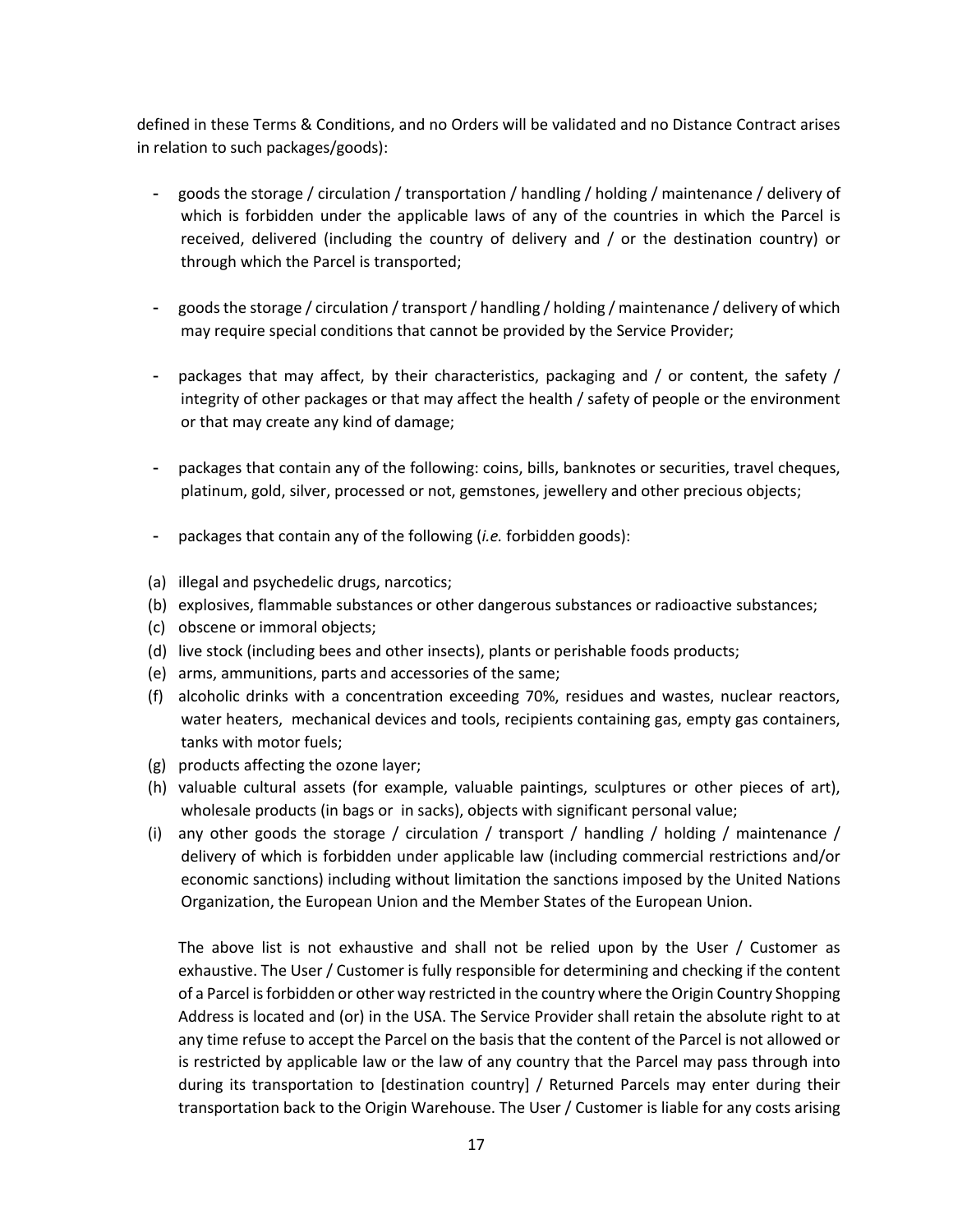as a result of the Service Provider not accepting a Parcel or Returned Parcel on the basis of its contents. By placing the Order and indicating the Origin Country Shopping Address as the delivery address of the Order (or indicating the Origin Country Shopping Address when ordering a return), the Customer confirms he fully understands and accepts the risk that a Parcel may not meet the Requirements for Parcels set out in Art.3(d) at the Origin Country Shopping Address (or at the Destination Warehouse for a Returned Parcel) and that the Service Provider may therefore refuse to accept the Parcel / Returned Parcel.

- goods requiring special storage / transportation conditions according to specific regulatory or legal requirements (e.g. meat and meat offal, fish, crustaceans and other aquatic invertebrates, milk and dairy products, eggs, trees, bulbs, roots and similar plants, flowers and ornamental plants, cereals and seeds, resins, sugar and sugar-derived products, pastry, various food products, forage for animals, tobacco and alcohol off limits, salt, sulpha, ores, mineral fuels, essential oils, chemical products, pharmaceutical products, mineral manure, photographic products, raw skins, raw furs, wood, wooden charcoal, iron and steel);
- goods regarding which there are suspicions (even if not verified) of an illegal origin, the Parcel / Product being obtained by fraud, criminal offence or any other illegal act in any jurisdiction or by breaching the rights of any third party;
- goods regarding which there are suspicions (even if not verified) of money laundering, terrorist activity financing or any other criminal activities;
- goods the handling / loading / unloading / transportation of which would require the Service Provider or its subcontractors to undertake additional steps and incur additional costs not covered by the Price of the Services, or not included in the handling terms agreed with the user / Customer, as set out in these Terms and Conditions.

Any documents that must accompany the Products / Parcel, according to applicable law (*e.g.* invoice, certificates, inventory list, certificate of guarantee, etc.) must be inside the Parcel and should not be fraudulent or appear to be so.

**PLEASE NOTE.** A Returned Parcel must have the SAME contents as the Parcel that was the object of the corresponding Contract for Initial Mandate Services.

3.10 (4) A Parcel failing to meet the above requirements regarding size, packaging and/or contents, shall not be accepted at the Origin Country Shopping Address / Destination Warehouse (for Returned Parcel) and for the purpose of the provision of the Services shall not be considered as the Parcel (as defined in these Terms & Conditions) and there shall be no Orders validated and no Distance Contract shall arise in relation to such Parcels, unless a prior written agreement executed by the Parties regarding such Parcel is in effect upon the delivery of such Parcel at the Origin Warehouse / arrival of the Returned Parcel at the Destination Warehouse, and provided that the corresponding Price payment is made.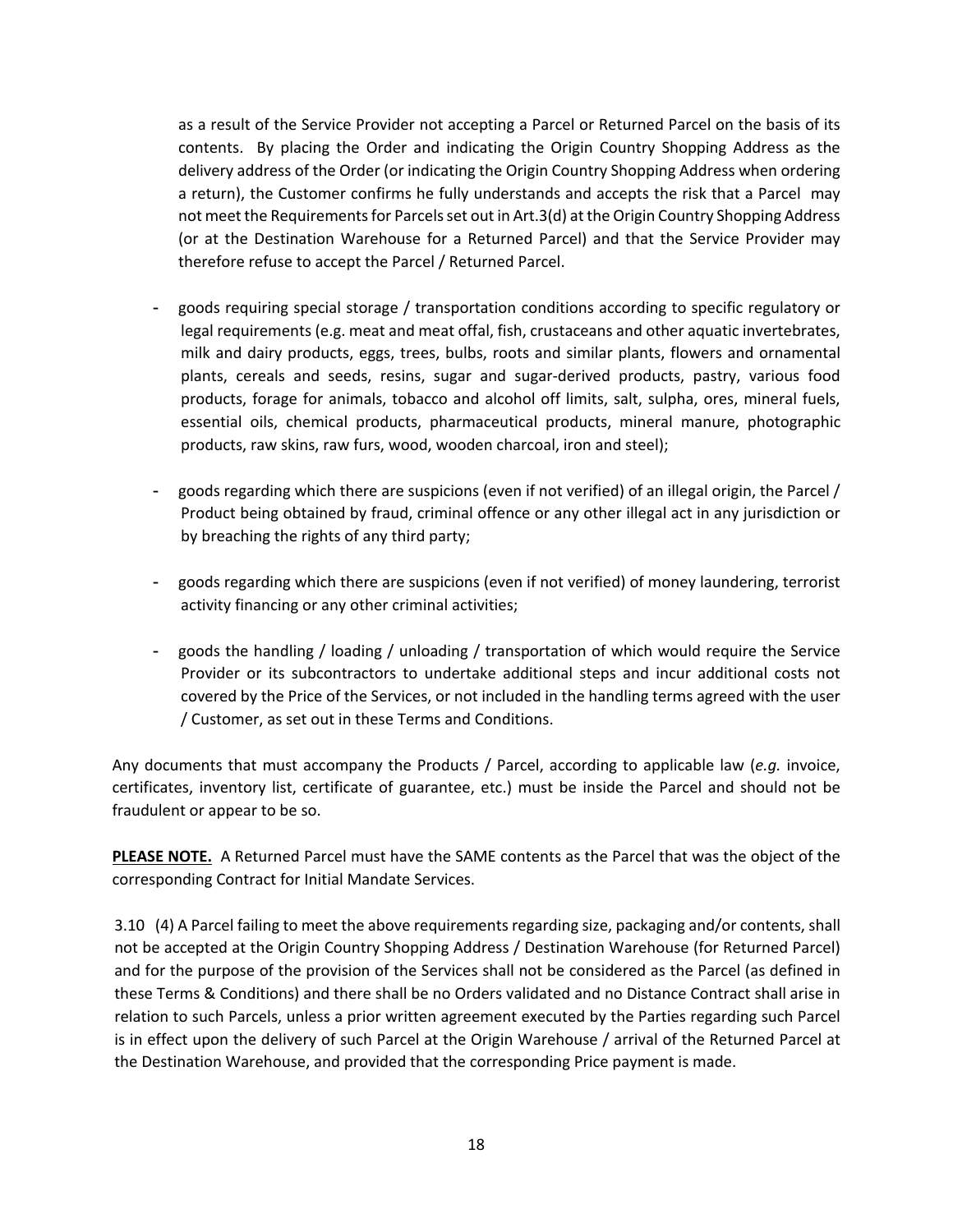# **(e) Conclusion and performance of the Services Contract**

3.11. The User hereby represents and warrants that in order to benefit from Services, he / she agrees to and will comply with the provisions of these Terms and Conditions. In addition to the above, the User represents and warrants that he / she unconditionally accepts that the Order can only be placed by setting-up the Account.

# *(e.1) Account set-up. Registration on the Website*

3.12. The User must up the Account by entering the required information on the Website indicated as compulsory by means of an asterisk in the relevant fields of the form provided. Correct and complete provision of the required information is essential for placing Orders. The User is solely and fully responsible for the accuracy of the information entered on the Website, both when setting-up the Account, and on the further use of such Account, in accordance with these Terms and Conditions (including, but not limited to, the Specific Terms).

3.13. After filling out the Form, the User must carefully read the applicable Terms and Conditions, by accessing them on the Website or directly accessing the link notified at the end of the Account set-up form:

(a) To agree with these Terms and Conditions, the User must tick the relevant box at the end of the Form. By ticking this box, the User accepts of the creation of the Account based on the information provided by the User in the Form.

(b) Failure to tick the box shall prevent creation of the Account, and eventually, prevent the placement of Orders and execution of the Distance Contract.

3.14. After filling out the Form (with the compulsory information, as a minimum) and acceptance of these Terms and Conditions, the User shall receive preliminary details regarding the Account in the e-mail address provided.

The User must click on the link provided to confirm his / her intention to set-up the Account. After accessing the confirmation link, the User shall be sent a confirmatory email, indicating the details of the User's (Customer's) Account, including the ESWD Customer Code.

Once these steps have been followed, the User can provide the Origin Country Shopping Address for orders placed with Third parties (for Initial Mandate Services) and can also place Orders for Return Mandate Services.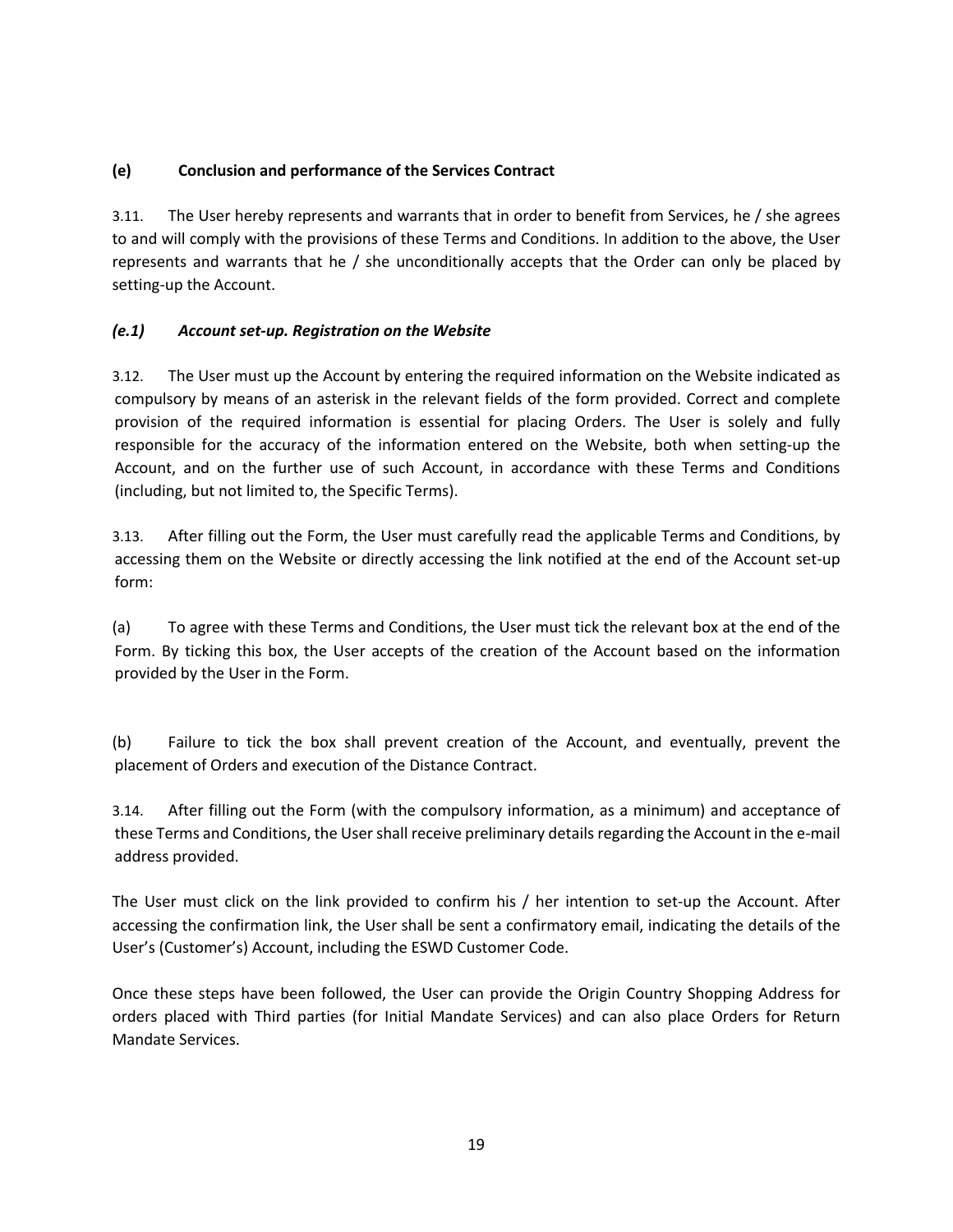3.15. Any modification of any information before the completion of the Account can be made by pressing the "*Back*" button on the Form. Users may be notified of any possible discrepancies in the registration process, and must deal with these to finalise the setting-up of the Account.

3.16. Once the Account is set up, the User can configure the Account and the information provided according to his / her own options and preferences, without being able to validly amend the elements indicated as compulsory by the Service Provider for valid Order placement and on-line contracting of Services (*e.g*. ESWD Customer Code, Origin Country Shopping Address, etc.).

# *When the Contract arises*

3.17. (1) The User can, at any time, place Orders for Initial Mandate Services, by providing the Origin Country Shopping Address as the delivery address for Parcels. The Distance Contract arises when the Parcel is delivered to the Origin Country Shopping Address, provided that the Parcel and the Product comply with the requirements of these Terms and Conditions.

3.17 (2) The Client may make Orders for Return Mandate Services by selecting in the Account the Parcel that was initially delivered to the Client under a Contract for Initial Mandate Services.

3.18 (3) For the avoidance of doubt, the User acknowledges and unconditionally agrees that , by settingup the Account and / or by placing Orders that are not valid (as provided in these Terms and Conditions), a Distance Contract shall not arise and Users shall not benefit from the Services.

3.18 (4) Once the Account has been set up by the User, the Account can be used by the User/Customer for an indefinite period of time (as long as the User/Customer complies with these Terms and Conditions). The User/Customer can ask for the Account to be closed down at any time by e-mail to the following addresses: info@eshopwedrop.com. The Account shall be closed down as soon as practically possible by notifying the User/Customer by e-mail. There is no fee for closing the Account. However, all Distance Contracts validly entered into by and between the Parties as provided in these Terms and Conditions, up to the date of closing the Account, shall remain valid and effective and must be performed by the Parties. For the avoidance of doubt, the User acknowledges and accepts that by closing the Account, the User shall not be able to place further Orders and conclude Distance Contracts and shall no longer benefit from the Services.

3.18 (5) If the Account is deactivated or closed as described in these Terms and Conditions, the Service Provider shall however retain the information regarding the performance of the obligations under the Account / Distance Contracts concluded, solely for evidencing the conditions under which such obligations have been performed, including in front of a court or other authority.

# *(e.2) Placing Valid Orders for Services*

3.18. **PLEASE NOTE.** Before placing an Order, the User/Customer is encouraged to read these Terms and Conditions again, in particular the Specific Terms, which describe the Services.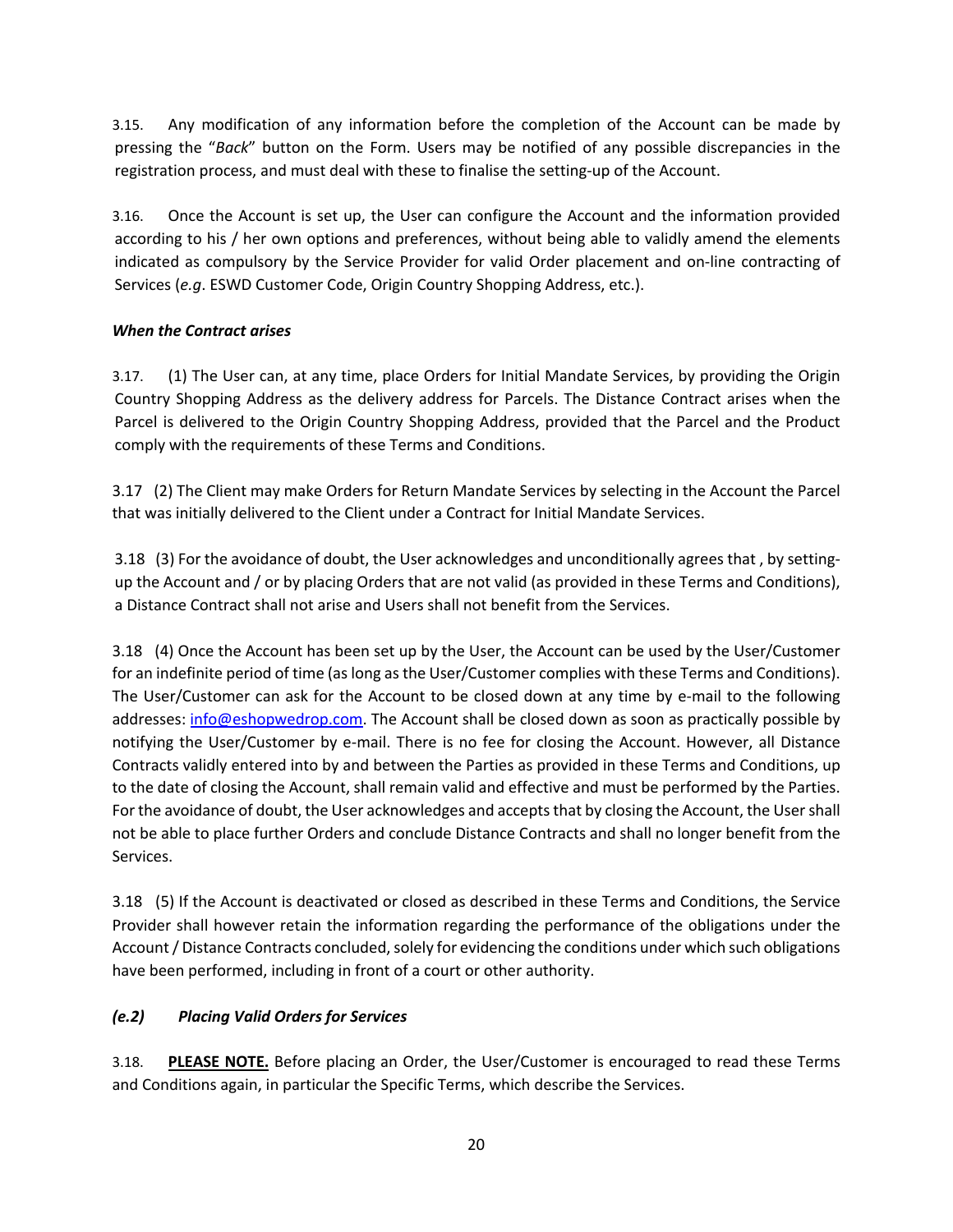3.19. By accepting these Terms and Conditions, the User /Customer expressly agrees that the Service Provider shall send the Order acceptance and / or other information related to the status and performance of the Contract to the e-mail address provided by the User/Customer in the Account. By accepting these Terms and Conditions the Customer also confirms that prior to placing the Order /execution of the Contract, he / she has been completely, accurately and in an intelligible manner informed of the following:

- a. the identity of the Service Provider, the registered address of the Service Provider and the contact details of the Service Provider;
- b. the Services and how to order the Services;
- c. how to work out the total value of the contracted Services (including any restrictions, for example: the actual period of time during which the Customer can exercise his / her right to cancel the Order). The Customer understands that cancelling the Order will not cancel the contract with the Third Party for the Products. The Customer understands that the Service Provider is not the manufacturer / distributor / reseller of the Products;
- d. the availability period for promotions or the prices of the Services;
- e. he / she fully understands these Terms and Conditions and the consequences of every Order and every Distance Contract arising under these Terms and Conditions (including, but not limited to, the rights and obligations of the Parties to the Distance Contract).

3.20. (1) The User places an Order only by indicating that the Origin Country Shopping Address (provided in his / her Account) is the delivery address for the Order.

3.20 (2) The User/Customer places an Order for Return Mandate Service by selecting in his Account a Returned Parcel and accepting the Terms and Conditions.

3.21. (1) The User acknowledges and accepts that the purchase of the Product from Third parties shall be carried out solely at his own risk.

3.22. (2) The User/Customer accepts that the Initial Mandate Services can only be ordered for Parcels and Products that comply with the characteristics, requirements and limitations included in these Terms and Conditions and that are fully paid for (to the Third Party from whom they are purchased).

3.22 (3) The User acknowledges and accepts that he / she will not represent the Service Provider to the Third Party or any other party as any of the following: the agent of the User/Customer for making a payment in the name and on behalf of the User/Customer, or as under any obligation to make such payment to the Third Party / other entity / person, nor as an agent of the User/Customer for accepting payments/money from a Third party. Any and all amounts due by the User/Customer to a Third party with respect to a Parcel / Returned Parcel (or from a Third party to the User/Customer) shall be owned and paid solely by the User/Customer directly to the Third party (or by the Third Party directly to the User/Customer).

**PLEASE NOTE.** The Service Provider shall not be liable to make any payments to any Third party or other suppliers / sellers / other persons / entities that deliver the Parcels / Products to the Origin Country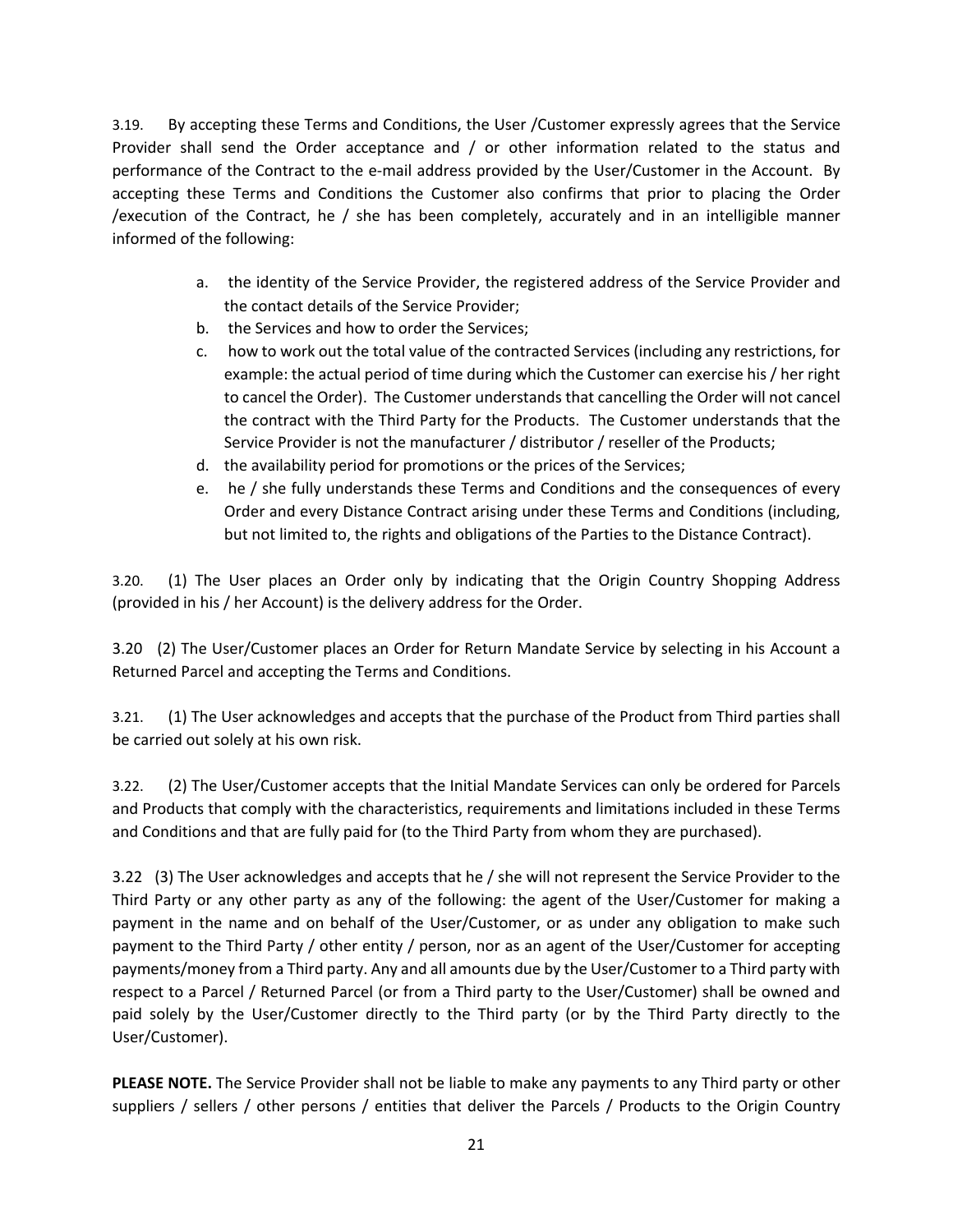Shopping Address / Destination Warehouse in the name and on behalf of the User. In the event the Service Provider is asked to make such a payment and the Customer refuses to do so, the Service Provider shall be entitled to terminate the Contract without notice and without liability to the Customer.

3.22 (1) The Customer shall enter into a direct contract with the Third parties for purchase of the Products and the User/Customer must comply with all contractual obligations owed to such Third Parties (including Conditions of Sale).

3.22 (2) With regard to returns, the User/Customer understands and accepts that the Service Provider does not assume any duty (express or implicit) to ensure by the Return Mandate Services that the User/Customer exercises, on a timely basis, its rights/obligations under the contract with the Third Party (including the right to cancel any order or contract with a Third party). For the avoidance of doubt, the Service Provider does not offer or commit to any warranty, express or implied, for ensuring the exercise of such rights/obligations of the User/Customer in its relationship with a Third Party. The contractual relationship between the User/Customer and the Service Provider, according to these Terms and Conditions and the Contracts, is separate and independent from any relationship between the User/Customer and a Third Party.

3.23. (1) **PLEASE NOTE.** The User places an Order for Initial Mandate Services by providing the Origin Country Shopping Address as the address for Products to be delivered to in his / her Account.

3.23 (2) By selecting a Return Parcel in its Account, the User/Customer places an Order for Return Mandate Services.

3.24. (1) On the arrival of the Parcel to the Origin Country Shopping Address, the Service Provider accepts the Order, provided the Parcel and Product comply with all the requirements in these Terms and Conditions.

3.24 (2) On the User/Customer's selection of a Parcel as Returned Parcel in the Account, the Service Provider accepts the Order for Return Mandate Services, provided that the Parcel is validated by the Service Provider as a Returned Parcel once it reaches the Destination Warehouse.

3.25. By placing the Order and entering into the Contract, the User declares that the **Parcel that reaches the Origin Country Shopping Address (or the Returned Parcel that reaches the Destination Warehouse) complies with all conditions provided under these Terms and Conditions and that it shall comply, at any time, with any legal requirements.** If the User does not comply with the requirements regarding the characteristics and restrictions of Parcels, either intentionally or negligently and the Service Provider goes on to provide the Services, the Service Provider shall not have any liability for loss caused as a result of the User's non-compliance.

If the content of a Parcel is not permitted under the applicable law and / or these Terms and Conditions at any time (regardless whether the provision of Services has commenced or not), the Service Provider shall proceed according to applicable law, including, but not limited to, notifying the competent authorities, opening / destroying the Parcel and / or handing over the Parcel to such authorities. The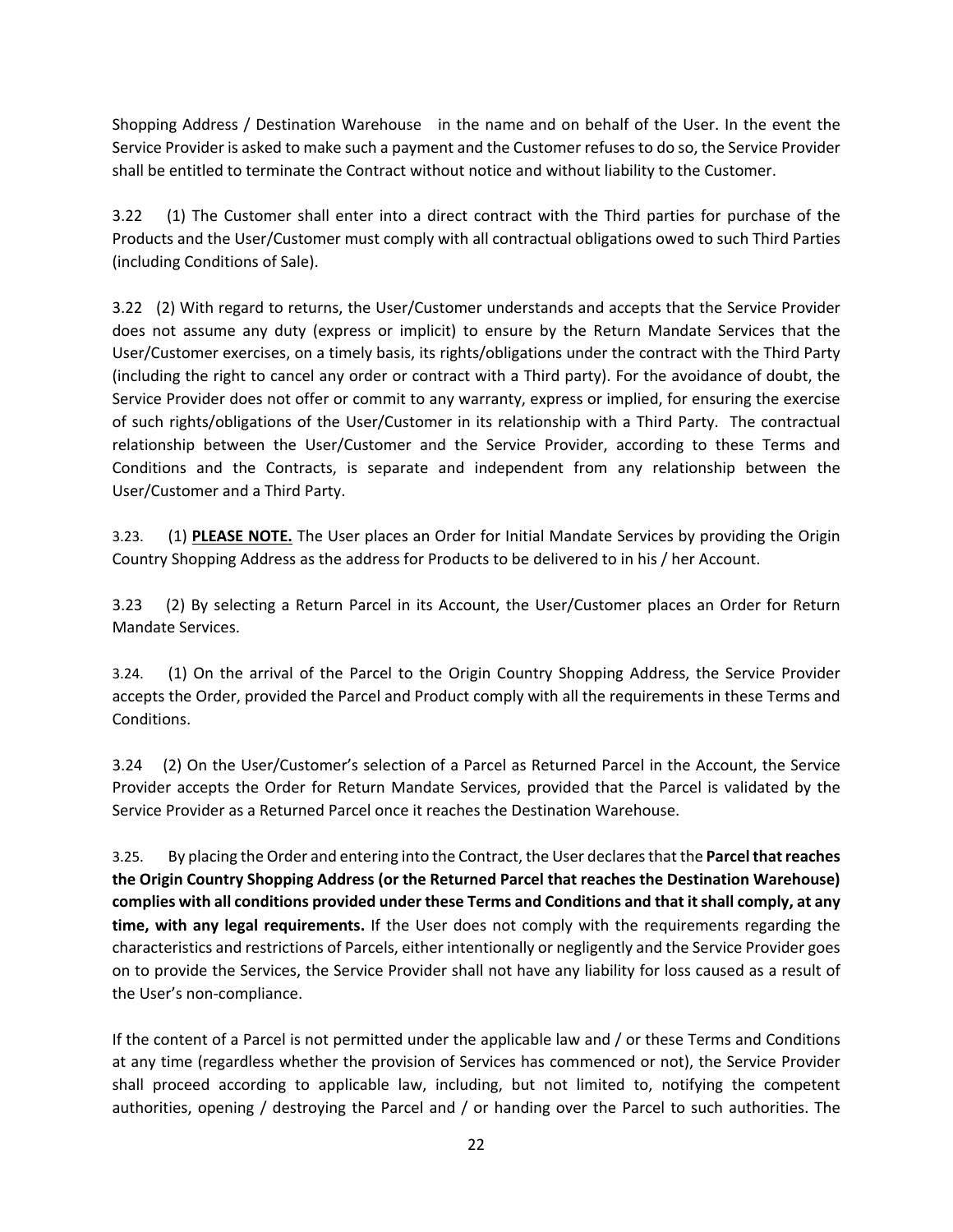provision of a Parcel which does not meet the requirements as set out above shall be a material breach of the relevant Distance Contract, entitling the Service Provider to immediately terminate such Distance Contract (and all other Distance Contracts then in place with the Customer) and claim damages for any loss suffered.

3.26. (1) By assuming responsibility for a Parcel arriving at the Origin Country Shopping Address, the Service Provider **accepts the Order made by the Customer regarding the Parcel**, provided the Parcel (Product) complies with the requirements of these Terms and Conditions.

3.26 (2) An order for a Return Parcel is accepted when the User / Customer receives a confirmatory email from the Service Provider and the Contract for Return Mandate Services arises (provided that the Return Parcel arriving at the Destination Warehouse is validated as compliant and the payment of the final Price is settled).

2.26 (3) The Service Provider, in its sole discretion and in accordance with these Terms and Conditions, may decide that the Parcel/Return Parcel does not comply with the requirements in these Terms and Condition and in such situations no valid Order will have been placed.

# **(e.3)** *Acceptance of the Order*

3.27. (1) The Service Provider becomes aware of the User's intention to benefit from the Initial Mandate Services only upon the arrival of the Parcel at the Origin Country Shopping Address. By accepting the Parcel at this point, the Service Provider is agreeing to provide the Initial Mandate Services to the User, subject to measurement of the Parcel and other checks which may be required by these Terms and Conditions or under the applicable law.

On receipt of the Parcel as set out above, the Service Provider shall promptly notify the Customer in his/ her Account and by e-mail of the acceptance of the Parcel and Order. The notification shall also include a link to these Terms and Conditions.

The User can give the Service Provider prior notice of an Order through his / her Account. However, such notification is for information purposes only and does not create any rights or obligations in relation to such Order.

For Return Mandate Services, a first validation is given when the User makes the order in the Account.

(2) Any e-mail sent by the Service Provider confirming the arrival of a Parcel at the Origin Country Shopping Address shall contain a link to these Terms and Conditions. The User must click on the link provided and expressly give his / her consent to the most recent edition of the Terms and Conditions.

(3) **PLEASE NOTE.** A User must inform the Service Provider if he in error receives any notice as set out above or receives any Parcel in error. Failure to do so entitles the Service Provider to immediately restrict his / her access to the Website and / or his / her Account can be terminated, by means of an e-mail notice from the Service Provider. In addition if the Customer fails to comply with the Service Provider's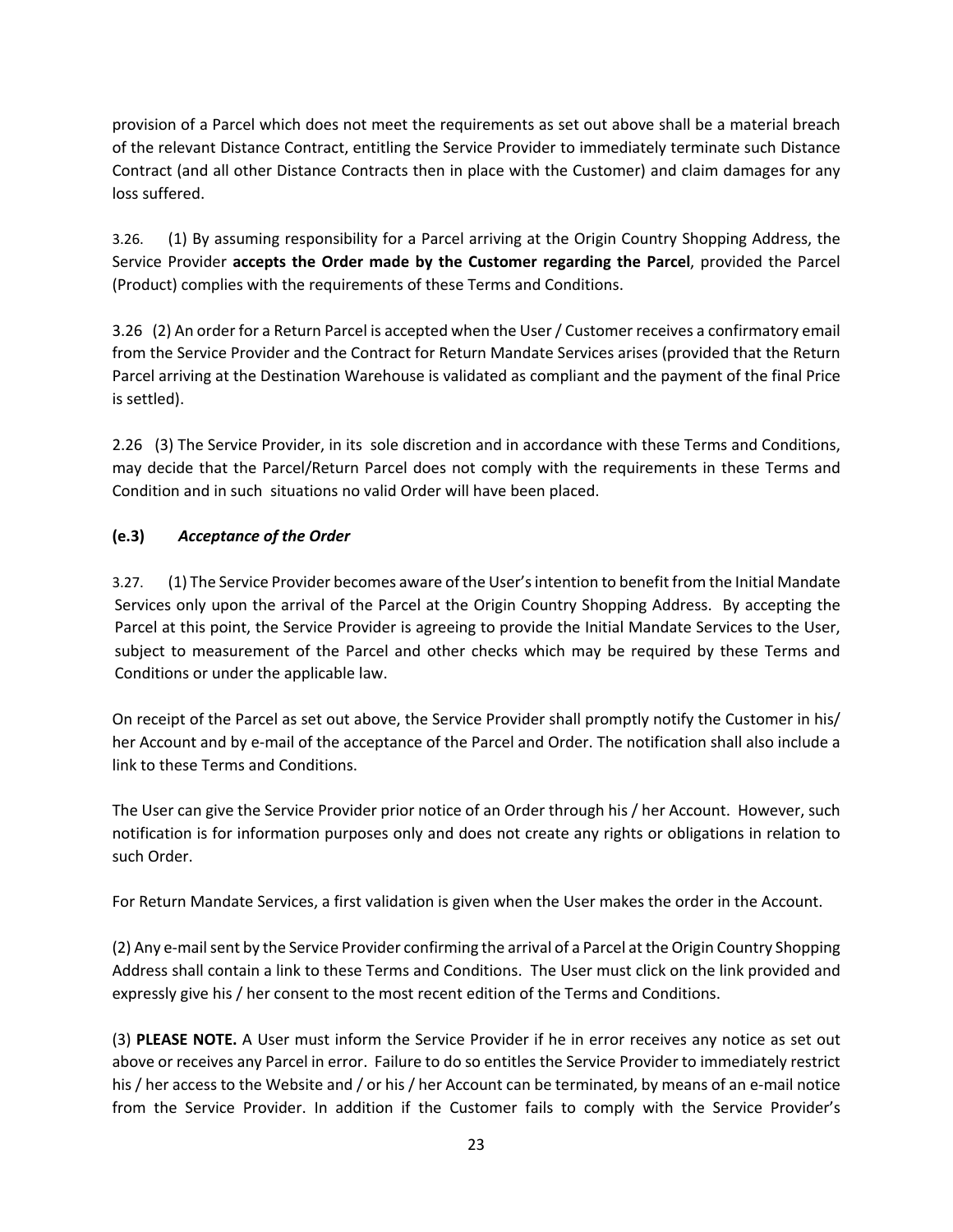instructions relating to the return of the Parcel, he may be invoiced for the Parcel / Product value (that may be credited against any future orders placed on the Website). The Service Provider also reserves the right to refer to the matter to a relevant authority.

(4) **PLEASE NOTE.** The User/Customer who acts as a consumer represents and warrants that he / she understands that the delivery of the Parcel to the Origin Country Shopping Address / at the Destination Warehouse (for the Returned Parcel), as set out above, constitutes his/her express authorization to the Service Provider to commence the provision of Services in relation to such Parcel. The Customers understands that this means the provision of the Services will commence during the period for withdrawal from the Contract as described in Art (e.6) of these Terms and Conditions. In the absence of an express cancellation, the Service Provider will continue to provide the Services and the Customer will be liable to pay for Services provided up to the date of cancellation.

The Customer must ensure that he/she or his authorised representative provides the Service Provider (its subcontractor) with valid documents to establish the Customer's identity to hand-over the Parcel Returned Parcel and settle the Price. The Customer understands and agrees that the presentation of such documents is reasonable by reference to the required purpose, *i.e.* to ensure the delivery of the Parcel to the Customer or his authorised representative. In addition to the above, establishing the identity of the Customer is required under money laundering regulations.

# *(e.4) Conclusion of the Distance contract*

3.28. The Distance Contract will arise on receipt of the confirmation e-mail by the Customer in accordance with the steps described in these Terms and Conditions.

For the avoidance of doubt, a new Distance Contract shall be entered into for the purpose of each Parcel/Returned Parcel.

The User shall become the *Customer* within the meaning of these Terms and Conditions) after the receipt of the confirmation e-mail.

3.29. Unless otherwise provided, no money for Services shall be owed by the user to the Service Provider prior to the entering into of the Distance Contract as set out above. Any and all the rights and obligations under Contract shall arise and any and all Prices shall be calculated as of the date the Contract arises.

3.30. The Distance Contract between the Service Provider and the Customer shall consist of: (i) the Terms and Conditions accepted by the Customer under Art. 3.27(2) of these Terms and Conditions and (ii) for Customers who act as consumers only, the express authorisation to commence providing the Services by means of delivery of the Parcel to the Origin Warehouse or Destination Warehouse.

3.31. The confirmatory e-mail sent by the Service Provider on receipt of a Parcel will include a note that the contract is a Distance Contract as set out in clause 3.30 above.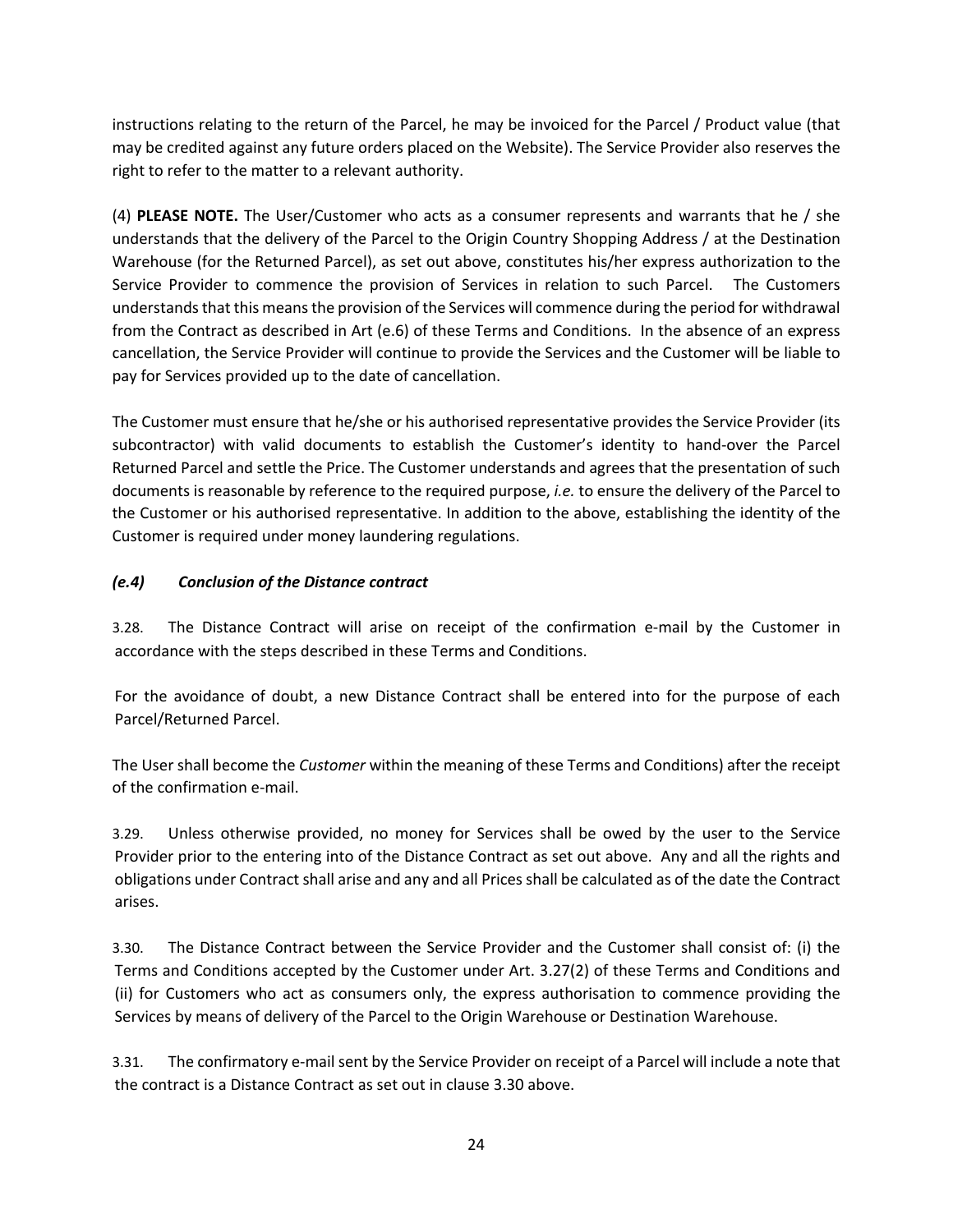### *(e.5) Performance of the Contract*

3.32. The Service Provider shall provide the Services with reasonable skill and care.

3.33. The Service Provider shall inform the Customer about the Parcel status in the course of providing the Services as follows:

#### **a) For the Parcels under Initial Mandate Services:**

*In Origin Warehouse:* this status means the Parcel has been received (measured, weighed and photographed and registered with the Service Provider's system in the warehouse located in the country where the Parcel has been delivered to in accordance with the Origin Country Shopping Address);

*In Transit:* this status means the Parcel is loaded on the vehicle and is *en route* to USA;

In *Intermediary Warehouse* this status means the Parcel is stored and waiting to undergo customs clearance;

*In Destination Warehouse:* this status means the Parcel has arrived at the Service Provider's Destination Warehouse;

*Consolidation / order prepared to be picked up by the Customer:* this status reflects the Customer's choice for a Parcel to be directly picked up by the Customer / Customer's authorized representative from the Destination Warehouse. Depending on the Customer's choice, the Parcel may be consolidated with other Parcels which the Service Provider is delivering for the Customer.

*Picked up by the Customer:* status means the Contract has been fulfilled as the Parcel has been collected from the Destination Warehouse and the Price has been paid.

*Consolidation / order prepared to be picked up by courier:* status means that the Parcel is ready to be picked up by the courier and be delivered to the Handing Over point chosen by the Customer in his Account. Depending on the Customer's choice, the Parcel may be consolidated with other Parcels which the Service Provider is delivering for the Customer.

*Picked up by courier:* status means the courier has collected the Parcel from the Destination Warehouse.

*Consolidation / order delivered by the courier:* status indicating the receipt of the Parcel by the Customer.

*Consolidation / order prepared to be picked up from the Click-and-Collect point [X]:* status means that the Parcel is ready to be picked up by the Customer / Customer's authorized representative from the *Clickand-Collect point* chosen by the Customer from the options provided by the Service Provider*.* Depending on the Customer's choice, the Parcel may be consolidated with other Parcels which the Service Provider is delivering for the Customer to be picked up at the same Click-and-Collect point.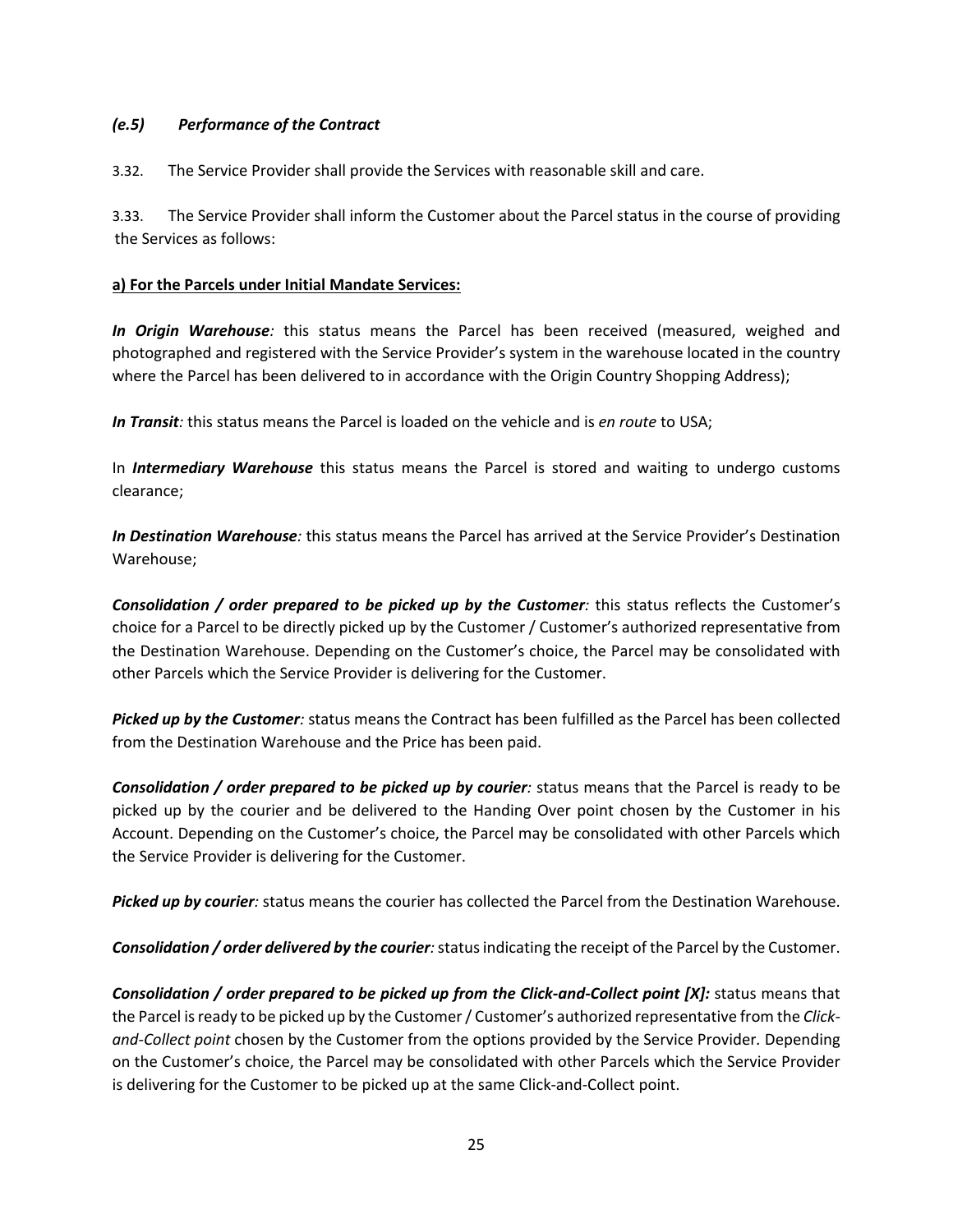*Picked up by the Customer*: status means the Customer / Customer's authorized representative has collected the Parcels from the Click-and-Collect point.

**PLEASE NOTE.** The Customer must provide valid documents verifying the Customer's identity for the actual receipt of the Parcel, at the Destination Warehouse, to the courier, or at the Click-and-Collect point (depending on the option chosen). The Customer understands and agrees that the presentation of such documents is reasonable by reference to the required purpose, *i.e.* to ensure the delivery of the Parcel to the Customer or his authorised representative. In addition to the above, establishing the identity of the Customer is required under money laundering regulations.

### **b) For the Returned Parcels under Return Mandate Services:**

*In Destination Warehouse:* this status means that the Returned Parcel has arrived at the Destination Warehouse and is being checked; if *Consolidation* is available, this status shall also appear.

*In Transit:* this status means the Returned Parcel is loaded on the vehicle and is *en route* back to the Origin Warehouse;

*In Origin Warehouse:* this status means the Returned Parcel has arrived at the Origin Warehouse; if no onward delivery to the Third Party address is required, it means the Contract for Return Mandate Services has ended

*Consolidation / order prepared to be delivered by last mile delivery at the Third Party Address in the country of the Origin Country Shopping Address:* status means the Service Provider is preparing the Returned Parcel, in the country of the Initial Warehouse, for last mile delivery (providing this option is available for that Returned Parcel and provided that the corresponding Price has been paid).

*Picked up by the courier:* this status means the fulfilment of the Contract for Return Mandate Services for Returned Parcels that must be delivered to the Third Party Address.

*At Third Party:* this status means the Third Party has collected the return Parcel.

*Return to the Origin Warehouse*: status means the Parcel has been declined by the Third party and/or the hand-over of the return Parcel to the Third Party could not be achieved for reasons which are not the Service Provider's fault.

3.34. (1) The Service Provider shall not be held liable for the consequences (*e.g.* refusal to hand over the Parcel to the Customer / Customer's authorized representative) due to the failure to provide identity documents. The Customer understands that the Service Provider shall at no time retain copies of the identity documents.

3.35 (2) The Customer understands and agrees that the Handing Over Point provided by the Customer must be in the USA, and cannot be a prison or other locations which may have restricted access or are subject to special regimes.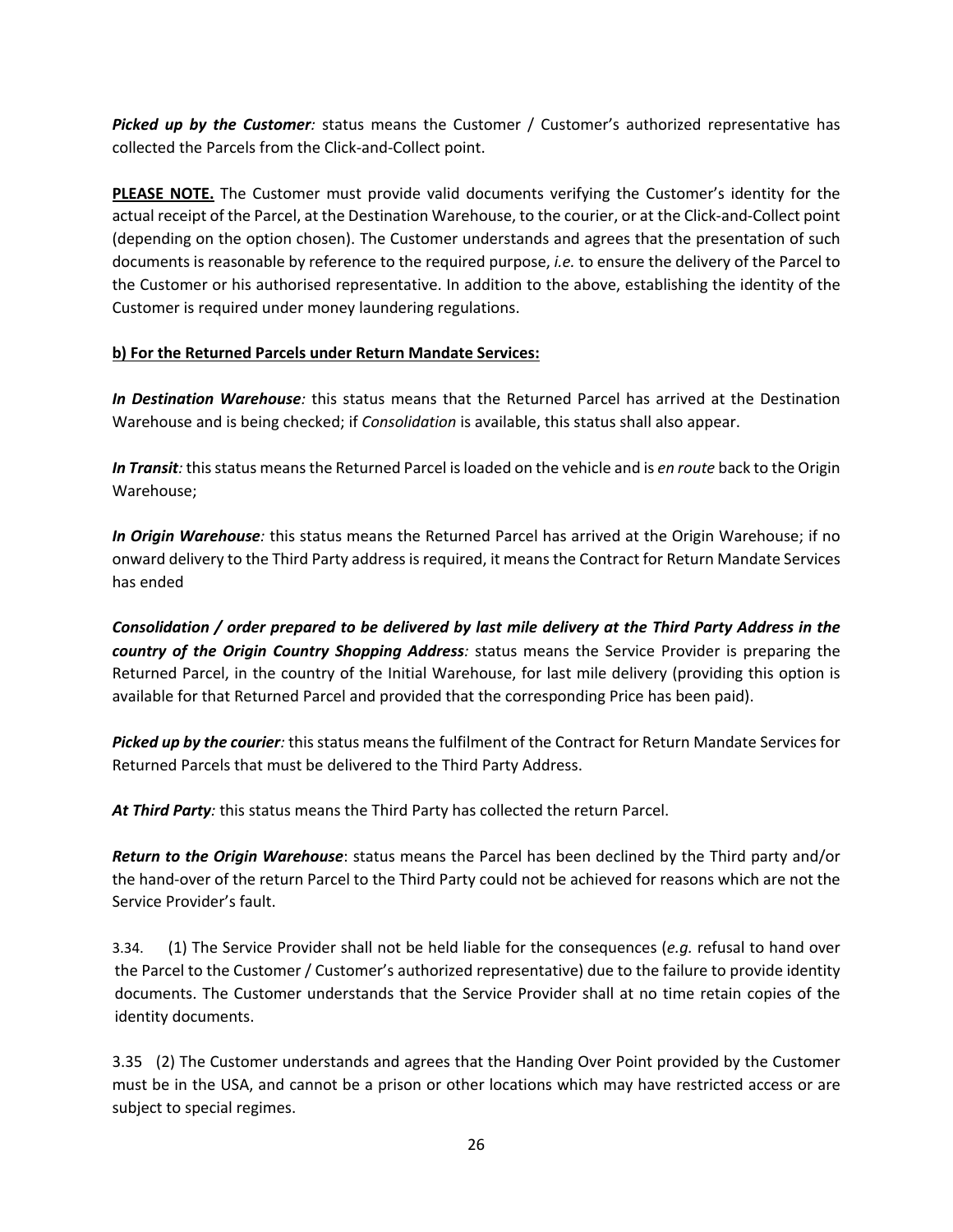**PLEASE NOTE.** Additional fees are payable for (i) a Parcel that has not been picked up by the Customer from the Destination Warehouse (or from the courier / Click-and-Collect point, as the case may be) within 30 days after arriving at the Destination Warehouse, or (ii) that has not received customs clearance within a maximum period of 30 days after the Parcel has arrived at the Destination Warehouse/Intermediary Warehouse or (iii) for which the Customer has indicated no other method of delivery under these Terms and Conditions within 30 days after arriving at the Destination Warehouse. The additional fee is the same as the amount due for the first 30 day period. An additional amount shall be owed by the Customer for each period of 30 subsequent consecutive days, during which the Parcel remains in the Destination Warehouse/Intermediary Warehouse. If a term of 6 (six) month lapses after the receipt of the email notifying the Customer of the arrival of the Parcel at the Destination Warehouse, the Customer hereby authorizes the Service Provider to take possession of the Parcel, on account of the receivables held against the Customer and the Service Provider can deal with the Parcel as if it were the owner of the Parcel.

3.35 (3) The Customer understands that, unless otherwise indicated to the Customer by the Service Provider (*e.g.* on the Website, in the Account), the Third Party Address must be in the same country as the Origin Warehouse and it must be a location where the Parcel can be collected and signed for (*e.g.* it cannot be a PO Box).

3.35 (4) **PLEASE NOTE.** Additional Fees are payable for a Returned Parcel that has not been picked up from the Origin Warehouse (or, in the case of "last mile delivery services, has not been collected by the Third party) within a maximum period of 30 days after the Returned Parcel has arrived at the Origin Warehouse. The additional fee is the same as the amount due for the first 30 day period. The amount shall be owed by the Customer for each period of 30 subsequent consecutive days during which the Returned Parcel remains in the Origin Warehouse. If a term of 6 (six) month lapses after the Service Provider has notified the Customer that the Parcel has arrived in the Origin Warehouse, the Customer hereby authorizes the Service Provider to take possession of the Parcel, on account of the receivables held against the Customer and the Service Provider can deal with the Parcel as if it were the owner of the Parcel.

3.35 (5) If the Returned Parcel cannot be delivered at the Third Party Address, and it is not the Service Provider's fault, the provisions of article 3.35 (4) above shall apply.

3.35. Delivery of the Parcel to the Customer (or his / her authorized representative) at the Handing Over Point means the Distance Contract for Initial Mandate Services has been fulfilled, assuming the price for the Services has been paid in full.

# **Time for delivery of Parcels**

3.36. (1) With respect to Initial Mandate Services, the Service Provider shall use all reasonable endeavours to ensure that the Parcel arrives at the Destination Warehouse no longer than 15 (fifteen) calendar days (for Origin Country Shopping Addresses located in Europe), and no longer than 30 (thirty) calendar days (for Origin Country Shopping Addresses located outside Europe) from the time the Distance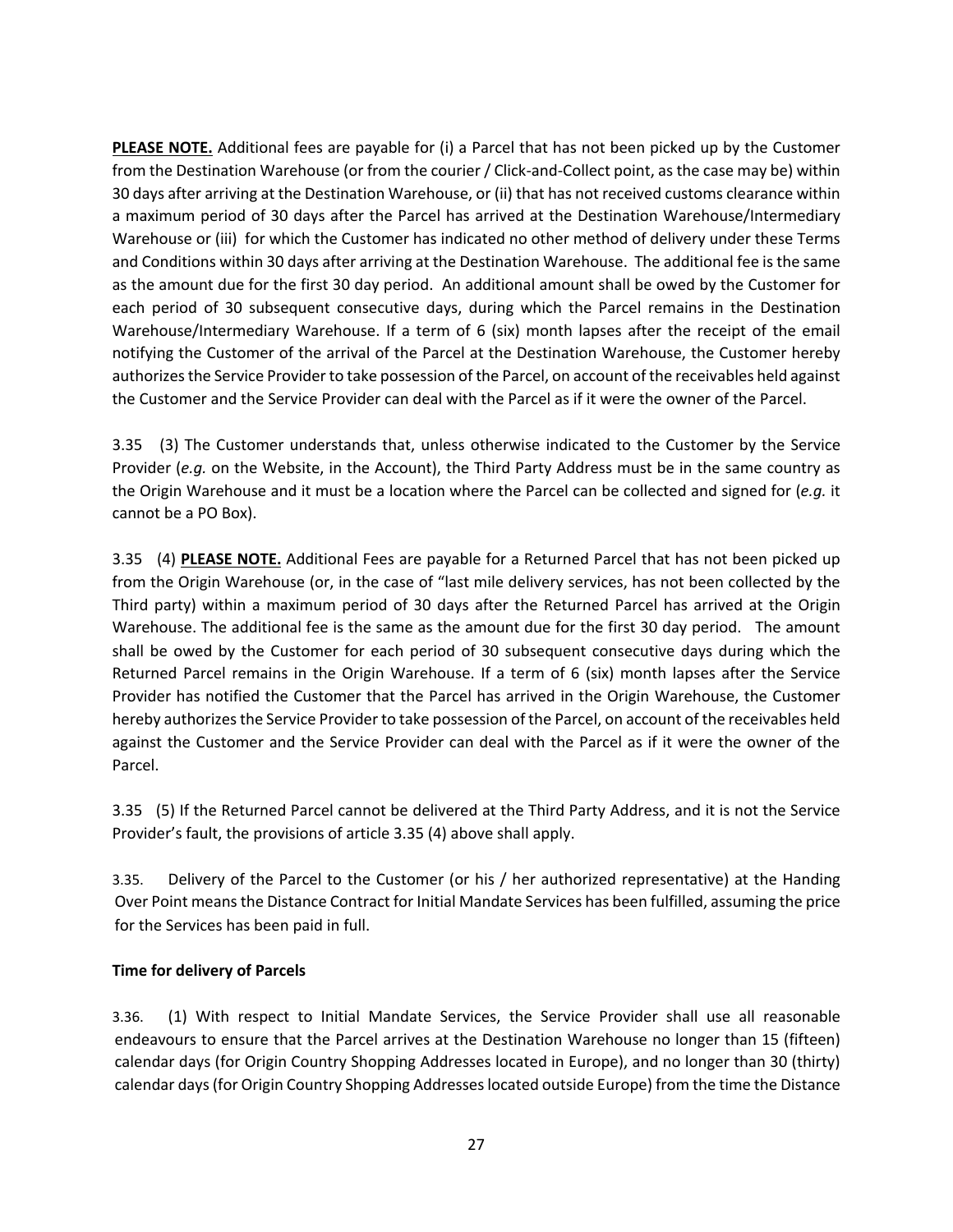Contract arises under these Terms and Conditions. However, the Service Provider cannot guarantee meeting this deadline. Parcels shall leave for the Destination Warehouse on a weekly basis.

**PLEASE NOTE.** The timescale set out above assumes that the Customer complies with its obligations under these Terms and Conditions and follows the Service Provider's instructions at every stage of the process. The Customer must respond as soon as possible to any notices regarding the status of the Order / Parcel and provide any required instructions by email. The Service Provider shall not be held liable for failing to meet the deadline due to the Customer's lack of response or instructions.

3.37 (2) In relation to the Return Mandate Services, the Service Provider shall use all reasonable endeavours to ensure that the Parcel arrives at the Origin Warehouse no longer than 15 (fifteen) calendar days (for Origin Country Shopping Addresses located in Europe), and no longer than 30 (thirty) calendar days (for Origin Country Shopping Addresses located outside Europe) from the time the Distance Contract arises under these Terms and Conditions. However, the Service Provider cannot guarantee meeting this deadline. The Returned Parcels shall leave the Destination Warehouse on a weekly basis.

**PLEASE NOTE.** The timescale set out above assumes that the Customer complies with its obligations under these Terms and Conditions and follows the Service Provider's instructions at every stage of the process. The Customer must respond as soon as possible to any notices regarding the status of the Order /Returned Parcel and provide any required instructions by email. The Service Provider shall not be held liable for failing to meet the deadline due to the Customer's lack of response or instructions.

3.37. **PLEASE NOTE.** The Product which has been purchased form a Third Party is delivered by such Third Party when the Service Provider takes possession of the Parcel at the Origin Country Shopping Address. For this reason, all the Customer's rights in relation to the Third party which arise from the point of delivery will start when the Parcel is delivered to the Service Provider at the Origin Country Shopping Address. This would include the Customer's eventual right of withdrawal under applicable law and any other right of the Customer connected with the time of delivery, for example, warranties which have a time limit for claims. Customer should therefore respond to the Service Provider's emails as soon as possible to ensure that delivery of the Parcel takes place as soon as possible.

The Service Provider is not liable to the Customer or to the Third party for any matter related to such rights of the Customer / Third party / supplier of the Parcel, arising from the direct relationship between the Customer and the Third party / supplier, or for any non-performance / late performance relating to such a relationship or for any other matter related to the relationship between the Third party / supplier of the Parcel and the Customer.

# **Losing rights of withdrawal in relation to Products purchased from a Third Party**

**PLEASE NOTE.** If, under applicable law or a relevant contract, the Customer's right of withdrawal (or any other right) commences from the date when the Service Provider assumes possession of the Parcel at the Origin Country Shopping Address and at the point the Customer receives the Parcel any such rights have been lost, or no longer apply, the Customer understands and accepts that the Service Provider shall not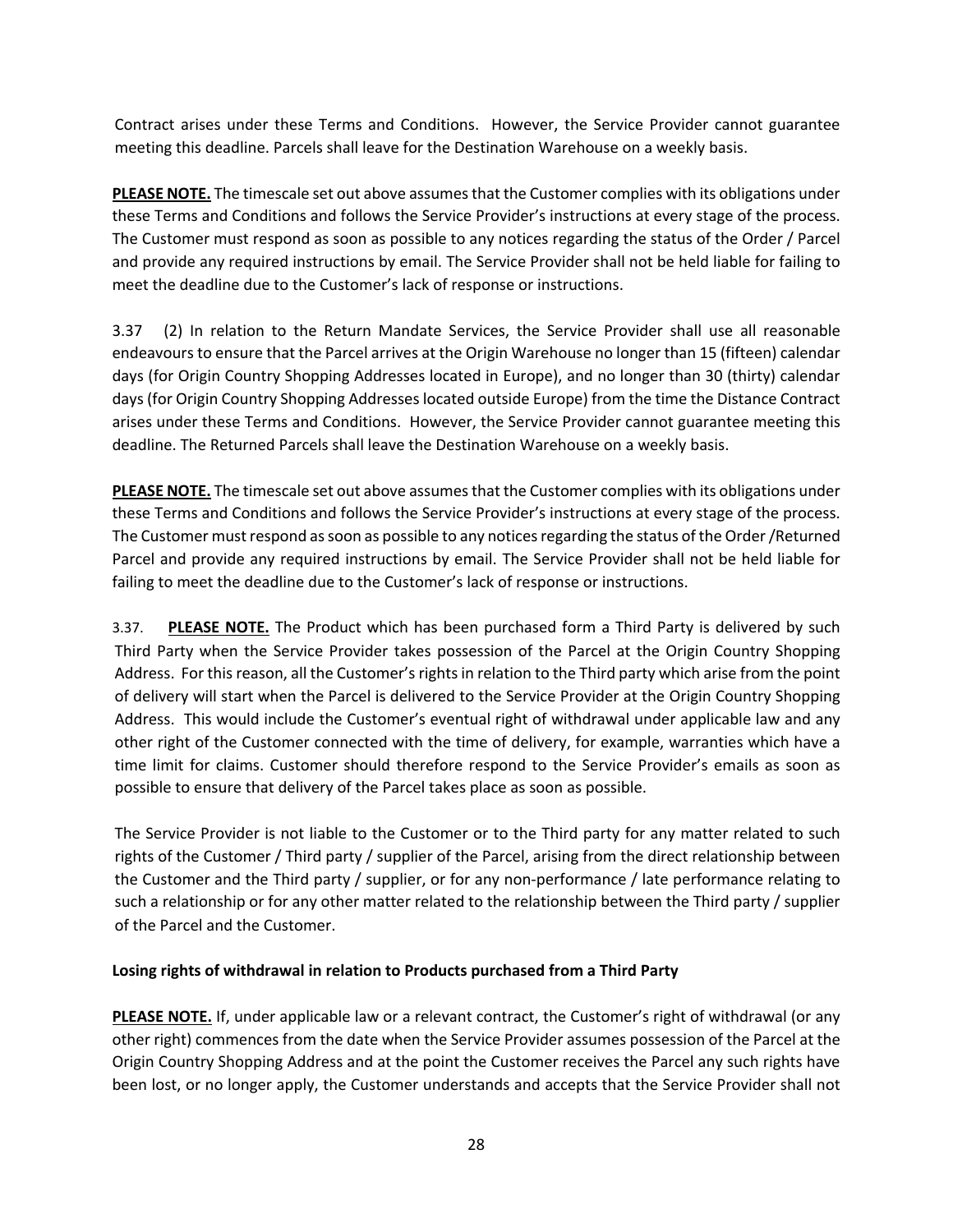be held liable for this, unless the Service Provider has acted negligently or breached these Terms and Conditions.

3.38 (2) In relation to the Return Mandate Services, the collection of the Retuned Parcel by the Service Provider from the Customer at the Pick-Up Point does not mean that the Customer has fulfilled his obligation to return/deliver the Returned Parcel to a Third Party, nor does it mean that the Customer has exercised any right of withdrawal or cancellation under the contract with the Third party. The Service Provider shall not act as an agent of the Third party, either at the Destination Warehouse, at the Pick-up Point or at the Origin Warehouse, and the Service Provider shall not gain any ownership of or assume any such obligations in relation to the Returned Parcel (unless otherwise expressly provided in these Terms and Conditions).

3.38. The Service Provider shall employ appropriately trained staff and professional subcontractors for in the performance of the Services.

#### **Service Provider reserves right to suspend Account**

3.39. The Service Provider reserves the right to suspend, at any time, the performance of the Contract (including the access to the Account and the provision of Services to the Customer) if there are any suspicions regarding the non-performance by the User / Customer of any of the provisions in these Terms and Conditions and will not be liable for any loss suffered by the Customer as a result. The Service Provider shall also be entitled to suspend the Contract if it has any suspicions, acting reasonably, of any kind of fraud or attempted fraud by the Customer (e.g. hacking into computer systems, hacking into bank systems, use of falsified information, use of false identities or false cards, use of other User's / Customer's account, etc.) or if such suspension is required by law or any regulatory body. In such cases, the Service Provider may disclose, as required by law, any information regarding the User / Account / conduit / activity of the Customer on the Website, and may take any steps it deems necessary, acting reasonably, including sending the Customer's Parcels / Products to the relevant authorities.

3.40. The Service Provider and the User/Customer expressly agree that the Service Provider will only open the Parcel when required for proper performance of the Contract and the provision of the Service and in accordance with applicable law. The Customer understands and accepts that the Service Provider may use any equipment or technology, as deemed necessary, in order to identify whether the content of the Parcel may endanger human life, integrity of other goods / Parcels, environment, or infringes any law. The Service Provider may check, directly or through its subcontractors, the content of any Parcel, if there are any suspicions regarding its content (e.g. non-compliance with these Terms and Conditions, violation of law, etc.), including at the request of the authorities, or to allow such inspection by the competent authorities; the Service Provider shall not be held liable for such inspections of the Parcel.

3.41. (1) **PLEASE NOTE**. The User/Customer understands and accepts that the Service Provider shall not, except as provided in these Terms and Conditions, become the owner of the Parcel or its contents, and shall not be held liable for any damage or loss which is the responsibility of the owner of a Parcel or its contents. Furthermore, any action taken in respect of a Parcel shall be performed by the Service Provider strictly in the name and on behalf of the Customer. The Customer shall remain solely liable for any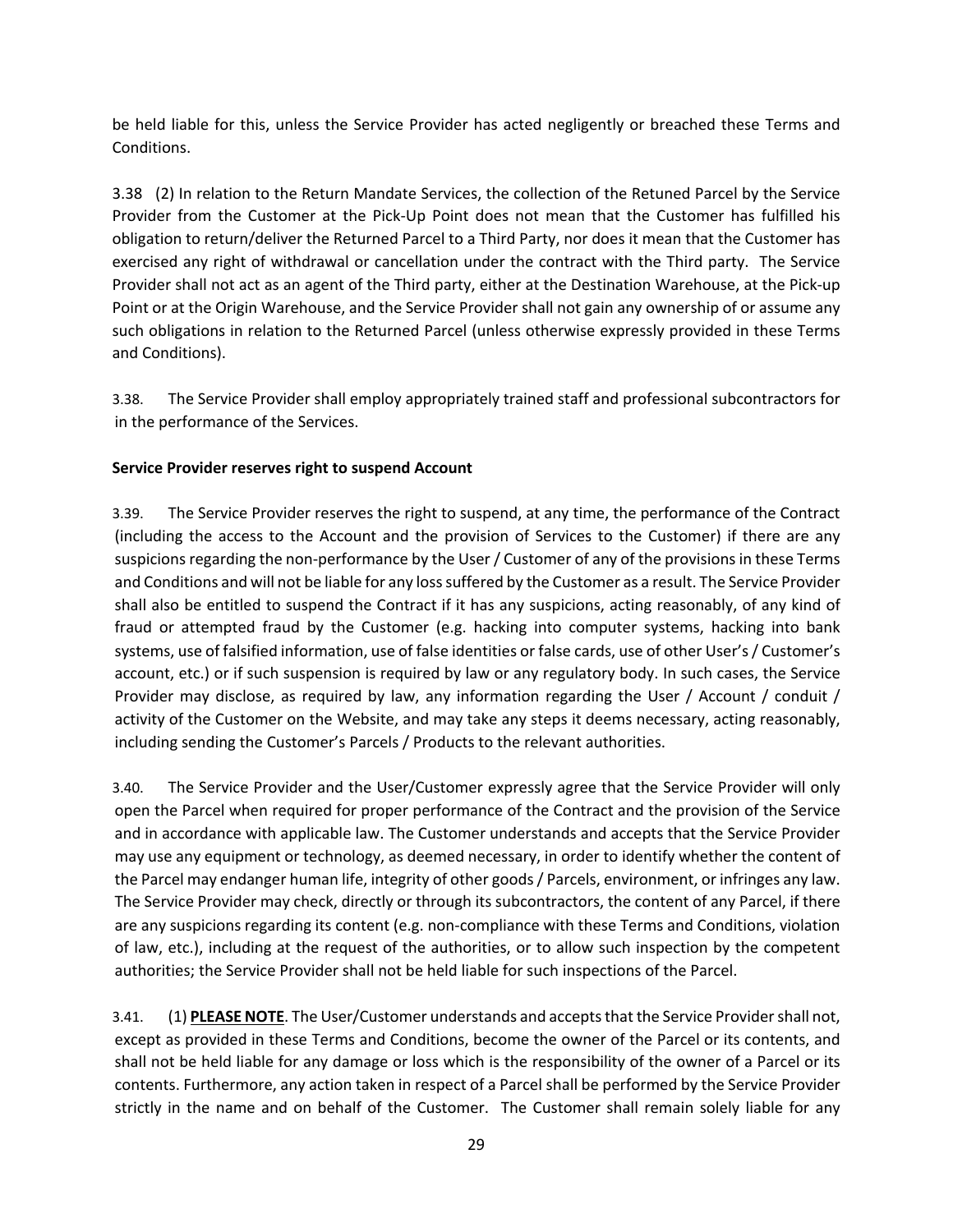damage or loss arising from such actions. Nevertheless, in the situations described in these Terms and Conditions, the Service Provider may become the sole owner of the Parcel and its contents and dispose of the Parcel and its contents accordingly.

3.42 (2) **PLEASE NOTE.** The Service Provider shall, under no circumstances, be liable for the content of a Parcel. In no circumstances shall the Service Provider have any obligation to return the Parcel to the Third party / initial supplier of the Parcel, nor shall it have any obligation, under a Contract for Return Mandate Services, to take any steps to return the Returned Parcel to a Third party if the Third party has refused to accept the Parcel.

3.42 (3) The Price due or paid by the Customer to the Service Provider for the Return Mandate Services is separate from any amount due to a Third party. For the avoidance of doubt, the Service Provider does not warrant that the third party shall refund the Customer any amounts due in exchange for a Returned Parcel.

3.42. The Service Provider's obligations to the Customer arise only in respect of the Services rendered by the Service Provider in accordance with applicable law (particularly laws on electronic commerce, distance contracts and personal data protection, etc.) and in accordance with the Specific Terms and the Distance Contract arising with the Customer.

### **Service Provider is not liable for the Products**

3.43. The Service Provider shall be liable under these Terms and Conditions only for the Services. The Service Provider shall have no liability in relation to any of the following:

- a. the Products (including any product guarantees), the quality of the Products purchased by the Customer, the characteristics of the Products, Product advertising, compliance with the requirements on the Product certification, the Products' failure to comply with any description, the Product packaging;
- b. practices used by the Third parties in selling Products, the Third party's compliance with its obligations on sale of the Products, or the observance by the Third party of its obligations on return of the Products, the proper performance of the relevant distance contracts by the Third Party;
- c. observance of any professional standards or Product related standards by the Third parties, defective Products and / or damage caused by defective Products, compliance with any environmental obligations relating to sale of the Products.

3.44. For the avoidance of doubt, the Customer understands and accepts that the Service Provider is not a producer / manufacturer / distributor / seller / reseller / importer of the Products, and has no partnership / affiliation and / or authorization relation with any Third party, unless expressly stated otherwise by the Service Provider.

3.45. The Customer understands and accepts that he / she cannot hold the Service Provider liable for any defect in the Product or lack of completeness of the Products / Parcel, or hold the Service Provider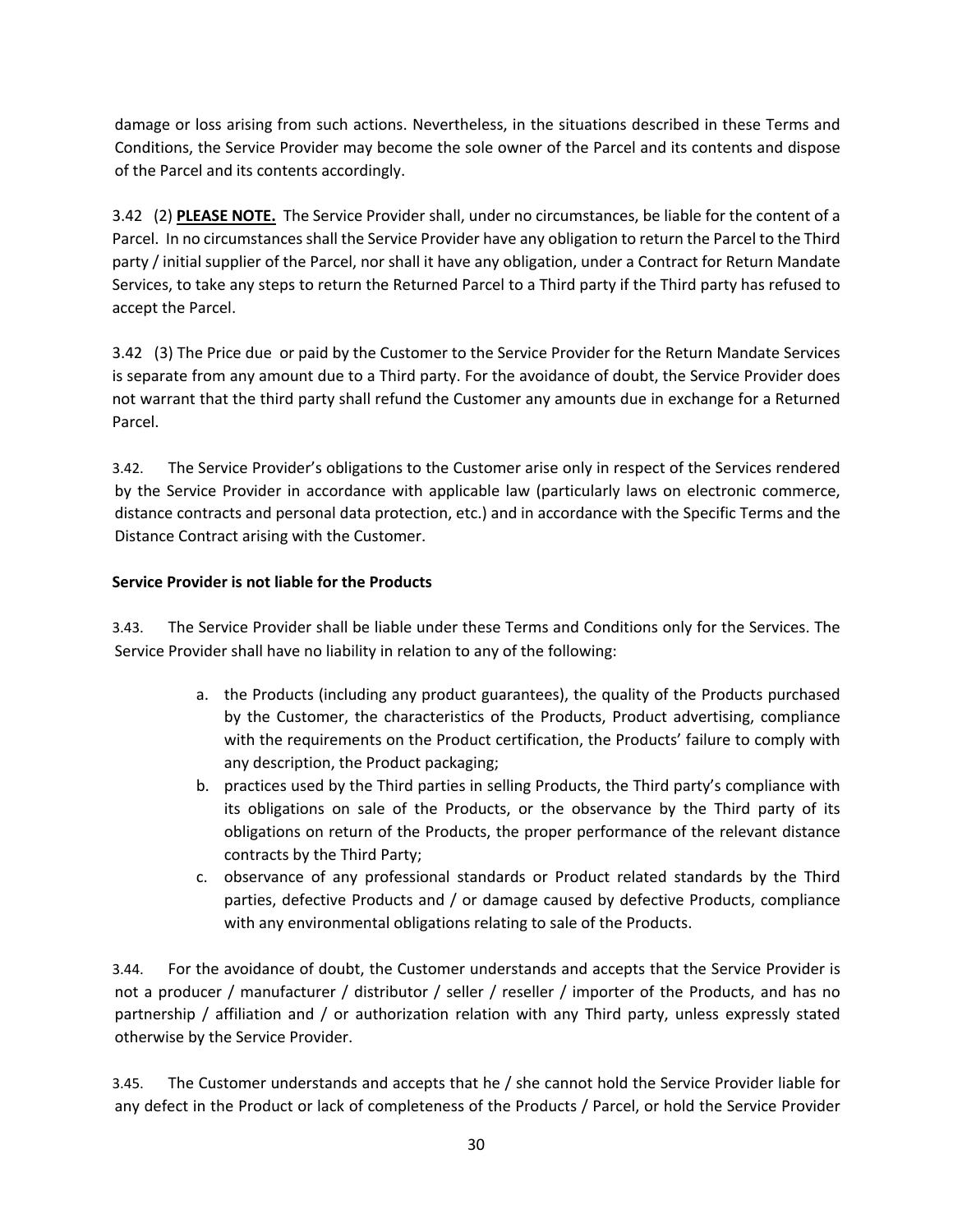liable as a producer / manufacturer / distributor / seller / reseller / importer of the Product or hold the Service Provider liable to refund or pay any sums paid or owed by the Customer for the Product / Parcel. The Customer understands and accepts that any complaint or claim concerning the Product cannot be made against the Service Provider, who is only liable for the Services.

3.46. The User / Customer is solely liable for the accuracy of the information provided to the Service Provider upon his / her registration on the Website and during the performance of the Distance Contract. The Service Provider is not liable, under any circumstances, for the situations in which: (i) the Parcel cannot be collected or delivered because the User / Customer has erroneously or incompletely filled in the coordinates of the Origin Country Shopping Address or the Handing Over Point; or (ii) any other cases in which the inaccuracy of the information provided by the user / Customer obstructs the proper performance of the Contract by the Service Provider.

# **When the Service Provider can end the Contract**

3.47. The Service Provider can end any Contract with the Customer, at any time, due to the Customer's default, provided it comes aware of any breach of the Contract by the Customer, including but not limited to the content and / or characteristics of the Parcel. The Service Provider shall notify the Customer in Account and / or by e-mail and / or at any other address provided by the Customer, stating the reasons for termination. In order to avoid abusive conduct (e.g. Customers failing to pay the Price or other amounts owed to the Service Provider), the Service Provider reserves its right to decline future Orders from defaulting Customers.

3.48. Unless the Service Provide has allowed the Customer a period of time to put right the fault, the Contract will end immediately. The Service Provider has no liability for any delay or error arising, directly or indirectly, from causes beyond its control. Such exemption includes but is not limited to: malfunctions of technical equipment used by the Service Provider, failure of internet connection, failure of telephone connections, software viruses, unauthorised access to the systems used for the provision of Services, operation errors and changes in the law.

# *(e.6) Right of withdrawal*

3.49. A person who acts as a consumer within the meaning of applicable law is entitled to cancel the Services ordered under the Contract without penalty and without reason, by notification to the Service Provider **no later than 14 calendar days after the receipt by the Customer of the Service Provider's email confirming the Order has been accepted.** The Customers who are not consumers within the meaning of the applicable law (including legal persons) DO NOT have the right of withdrawal.

# **Right of withdrawal may be lost and Customer may need to pay for Services rendered**

However, once the Service Provider has completed the Services, the Customer cannot change his mind, even if the 14 day period is still running. If the Customer cancels after the Service Provider has started providing the services, the Customer must pay the Service Provider for the services provided up until the time the Customer tells the Service Provider that he has changed his mind.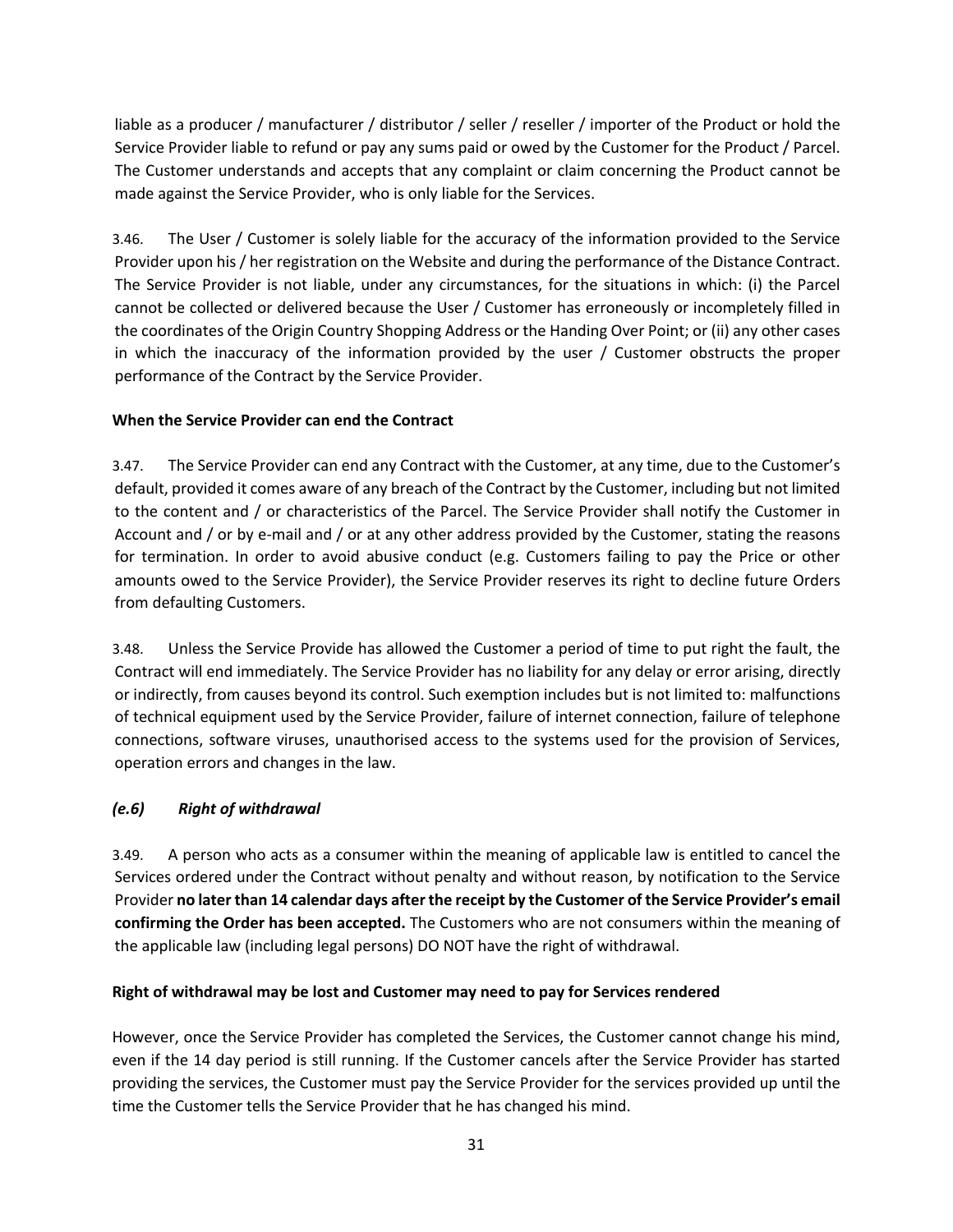The User/Customer acting as a consumer represents and warrants that he / she understands that the delivery of the Parcel to the Origin Country Shopping Address / at the Destination Warehouse (for the Returned Parcel), as set out above, constitutes his/her express authorization to the Service Provider to commence the provision of Services in relation to such Parcel**. The Customers understands that this means the provision of the Services will commence during the period for withdrawal.** In the absence of an express cancellation, the Service Provider will continue to provide the Services and the Customer will be liable to pay for Services provided up to the date of cancellation.

### **How to withdraw from the Contract**

To end the Contract, the Customer must do one of the following:

- (a) Phone or email. Call customer services on [NUMBER] or email them at [ADDRESS]. Customer must provide name, home address, details of the order and, where available, phone number and email address.
- (b) Online. Customer must complete the [form INSERT LINK TO ONLINE FORM] on the Website.
- (c) By post. Customer must print off the [form INSERT LINK TO PRINTABLE FORM] and post it to Service Provider at the address on the form. Or simply write to Service Provider at that address.

3.50. The Customer shall proportionately pay the Price of Service rendered up to the date of withdrawal.

3.51. For the avoidance of doubt, the right of withdrawal under the Contract with the Service Provider is different and separate from any rights of withdrawal the Customer may have under the contract between the Customer and the Third Party or from the Customer's relationship with the Product supplier. In addition, the withdrawal from a Contract concluded with the Service Provider shall not automatically mean the withdrawal from other Contracts concluded between the Customer and the Service Provider, under these Terms and Conditions, with regard to other Parcels and which are being performed at the same time. The Customer must exercise the right of withdrawal, under these Terms and Conditions, in connection with each individual Contract.

**PLEASE NOTE**. For the avoidance of doubt, by withdrawing from any particular Distance Contract the Customer does not close the Account. To close the Account, the Customer must follow the procedure set out in Art.3.18 of these Terms and Conditions.

3.52. (1) Under applicable law, the following are exempt from rights of withdrawal from the Contract: **Please note the list is for information purposes only.**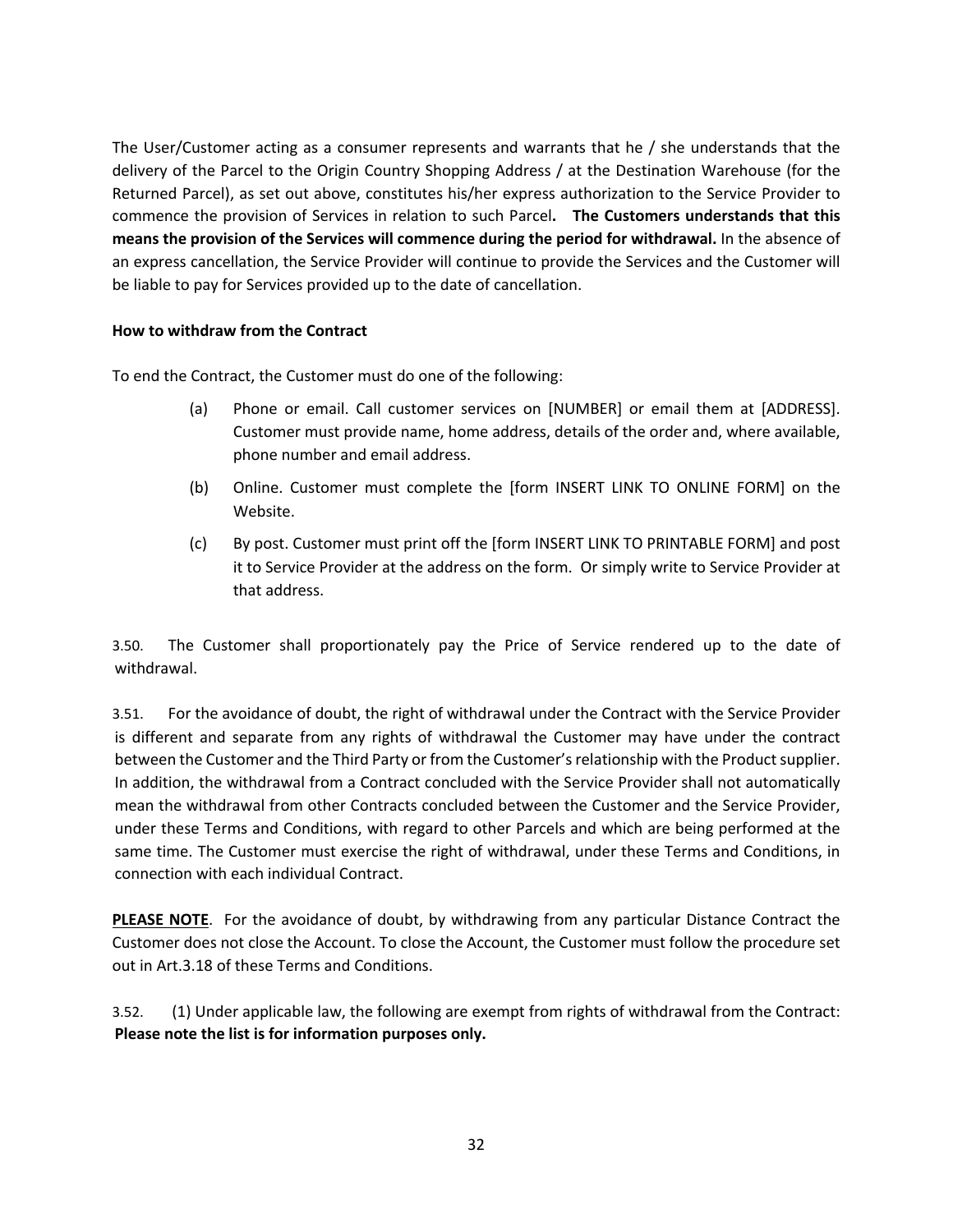- (i) service contracts, after full provision of the services, if the performance has commenced with the customer's (natural person – consumer) prior consent, and after the customer has understood that he / she shall lose the right of withdrawal after full performance of the Contract by the Seller;
- (ii) the supply of Products manufactured as per the specifications provided by the Customer (natural person) or evidently customized for the customer;
- (iii) the supply of products likely to deteriorate or expire within a short period of time;
- (iv) the supply of sealed products which cannot be returned for health protection or hygiene reasons, and which have been unsealed by the customer (natural person – consumer);
- (v) the contracts under which the customer (natural person consumer) has expressly requested the seller to pay him / her a visit with a view to performing urgent repair or maintenance works. If, on the occasion of such visit, the seller provides other services besides the ones expressly requested by the customer (natural person) or supplies other products than the spare parts critical for the performance of the maintenance or repair works, the right of withdrawal shall apply to such additional services or products;
- (vi) the provision of sealed audio or video recordings or sealed software which have been unsealed after delivery;
- (vii) the supply of digital content which is not delivered on tangible medium, if the performance has commenced with the customer's (natural person) prior consent, and after the customer acknowledged that he / she had taken note of the fact that he / she would lose the right of withdrawal.

**PLEASE NOTE:** the above are provided for information only and do not relate to the Services, to which rights of withdrawal apply as set out in these Terms and Conditions.

(2) The Customer who acts as a consumer undertakes that he / she shall exercise the right of withdrawal from the Contract in good faith.

(3) The Customer who acts as a consumer understands that, by exercising the right of withdrawal from a Contract under these Terms and Conditions, he / she shall remain liable to pay the Service Provider an amount for services rendered up to the date of withdrawal (which may be the total contract price, depending on when the Customer withdraws). The Service Provider may take possession of the Parcel on account of any amounts owed by the Customer, and may dispose of such Parcel and its contents.

(4) In the event of withdrawal from the Contract in accordance with the above provisions, the Service Provider shall repay to the Customer any prepaid sums as soon as possible and no later than 14 days after the Service Provider is notified about the Customer's decision to withdraw from the Contract. The Service Provider shall use, for reimbursement purposes, the same payment method as the one used for the initial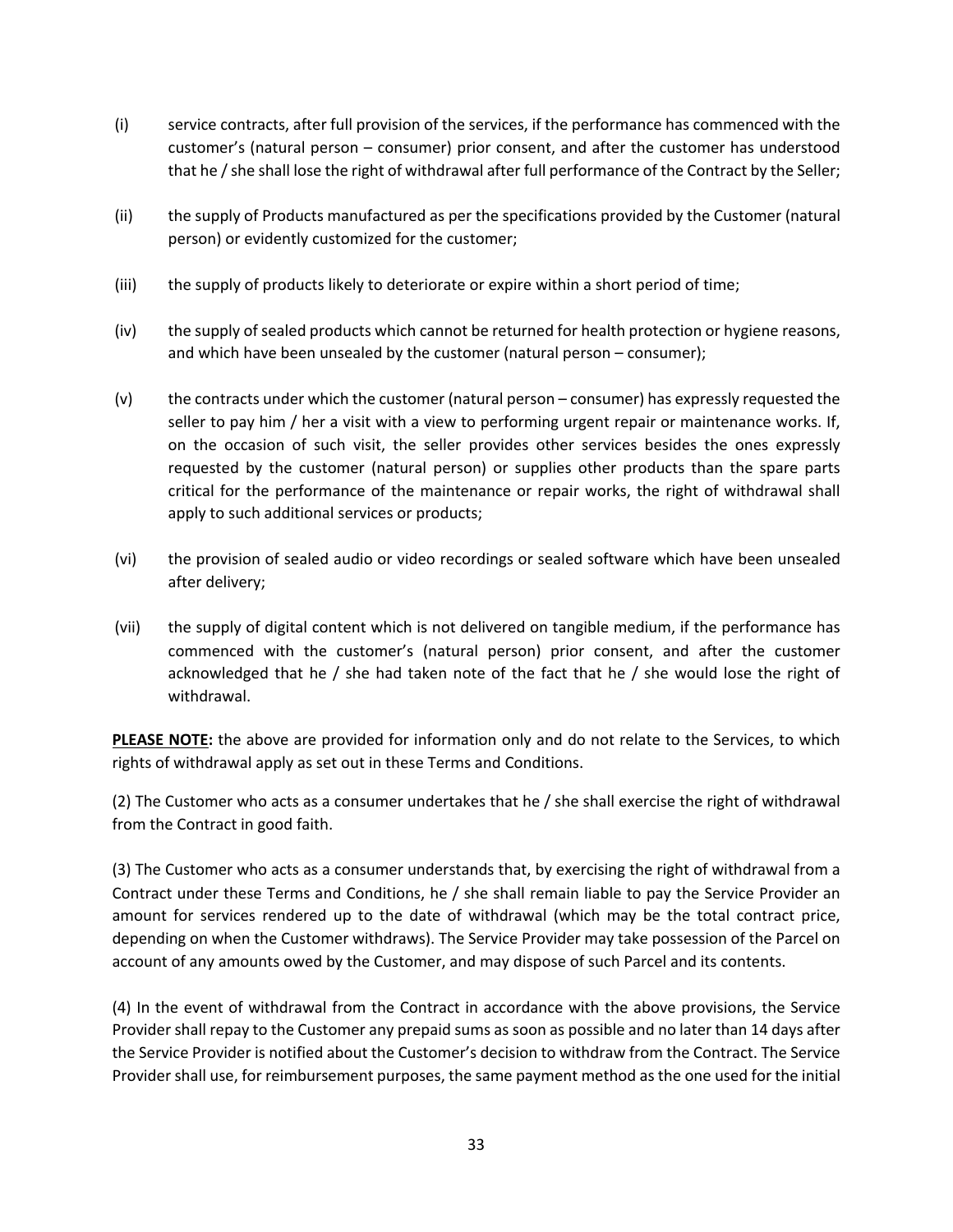transaction, unless the Customer has given his / her express consent for another method of payment. Regardless of how sums are repaid, the Customer will not be charged for reimbursement.

# *(e.7) Liability of the Service Provider*

3.53. The Service Provider shall be liable for foreseeable loss and damage occurring to a Parcel, which is caused by the Service Provider and which occurs after the Order is accepted and before the Parcel is delivered to the Customer. The Service Provider is not responsible for any loss or damage that is not foreseeable. Loss or damage is foreseeable if either it is obvious that it will happen or if, at the time the contract was made, both the Service Provider and Customer knew it might happen.

3.54. In the event of loss, theft or destruction of a Parcel, the Service Provider shall pay, per individual Contract, an amount no higher than the damage caused, to be calculated as follows:

- *(i)* if the Customer has not chosen guarantee services, the amount paid shall be the lower of \$50 and the value evidenced in the documents attesting the contents of the Parcel (*e.g.* invoice for purchasing the Product, bank statement confirming the amount paid, online order, etc.); or
- *(ii)* if the Customer has chosen guarantee services, the amount paid shall be determined by reference to the lower of: the value declared for the purposes of the guarantee services, and the value which can be proved by supporting documents (*e.g.* invoice, bank statement confirming the amount paid, online order, etc.), with a maximum amount provided for in the Tariff Annex / Website.

**PLEASE NOTE**: Guarantee services are not available in respect of fragile objects, for example, glass, ceramics, fragile electrical goods. If damage or loss occurs to Parcels containing these Products, the Service Provider will compensate the Customer in accordance with Article 3.54 (i) above.

3.55. If a Parcel is damaged, the Service Provider shall owe, for each individual Contract, an amount calculated under Art. 3.54 of the Terms and Conditions, adjusted to reflect the extent of the damage to the Parcel and its contents.

3.56. The Service Provider shall not be held liable for any damage or loss caused by the characteristics of the Parcels / Products or defects in the Parcels / Products, e.g., damage or loss caused to any third parties or goods , any damage caused to persons, environment, equipment / goods employed in performing the Services.

3.57. The Service Provider is not liable for any indirect damages, loss of profit, loss of business, business interruption or loss of business opportunity.

3.58. The Service Provider shall not be liable for any loss or damage caused by events beyond its control, the User's / Customer's or third party's default, and for any loss or damaged caused by the Products / Parcels.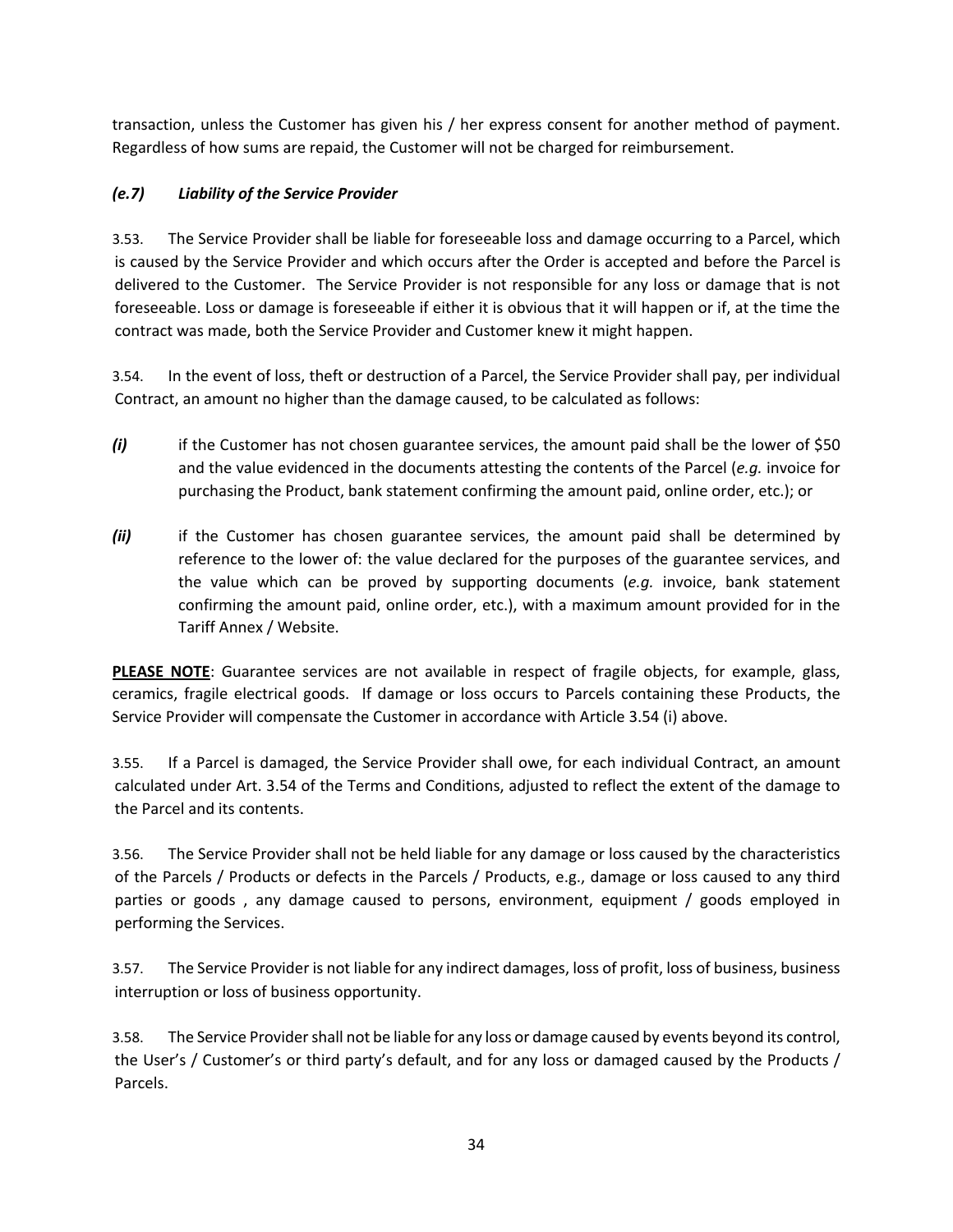3.59. The Service Provider does not exclude or limit in any way its liability where it would be unlawful to do so. This includes liability for death or personal injury caused by its negligence or the negligence of its employees, agents or subcontractors; for fraud or fraudulent misrepresentation; or for breach of the Customer's legal rights in relation to the Services.

3.60. In order to make a claim, the Customer must notify the Service Provider at info@eshopwedrop.com setting out details of the case, within 2 business days of becoming aware of the issue. The parties shall endeavour to resolve the complaint in an amicable manner, and, in case no amicable settlement can be reached, the parties shall submit the dispute to a competent court in England and Wales.

3.61. The Service Provider shall not be liable for the damages claimed by the Customer if the Parcels / Products have been retained / frozen / seized by the authorities under applicable law, or in case of any legal steps taken with regard to the Products under applicable law.

# **4. Processing of Personal Data**

The processing of personal data of the User/Customer shall take place in accordance with the Privacy Policy available on the Website.

# **5. Final provisions**

5.1. **Updated versions**. The Service Provider shall retain the exclusive and irrevocable right to amend these Terms and Conditions at any time and in any way.

The amended new edition of the Terms and Conditions shall be provided at www.EshopWedrop.com.

By continuing to use the Website or place Orders for the Service Provider's Services, the User / Customer accepts the amendments made to the Terms and Conditions. **PLEASE NOTE**. Revisit the Website regularly so as to be informed about any potential amendments.

5.2. **Sub-contracting**. The Service Provider shall be entitled to sub-contract the Services to third parties. The Service Provider shall remain liable to the User / Customer regarding proper provision of the Services under these Terms and Conditions.

5.3. **Waiver.** Any failure or delay by any Party in exercising any right or remedy in one or many instances shall not prohibit a Party from exercising it at a later time or from exercising any other right or remedy.

5.4. **Invalidity.** If any provision of these Terms and Conditions shall be found by any court or legal authority to be invalid, unenforceable or illegal, the other provisions shall remain valid and in force and, to the extent possible, the provision shall be modified to ensure it is valid, enforceable and legal whilst maintaining or giving effect to its commercial intention.